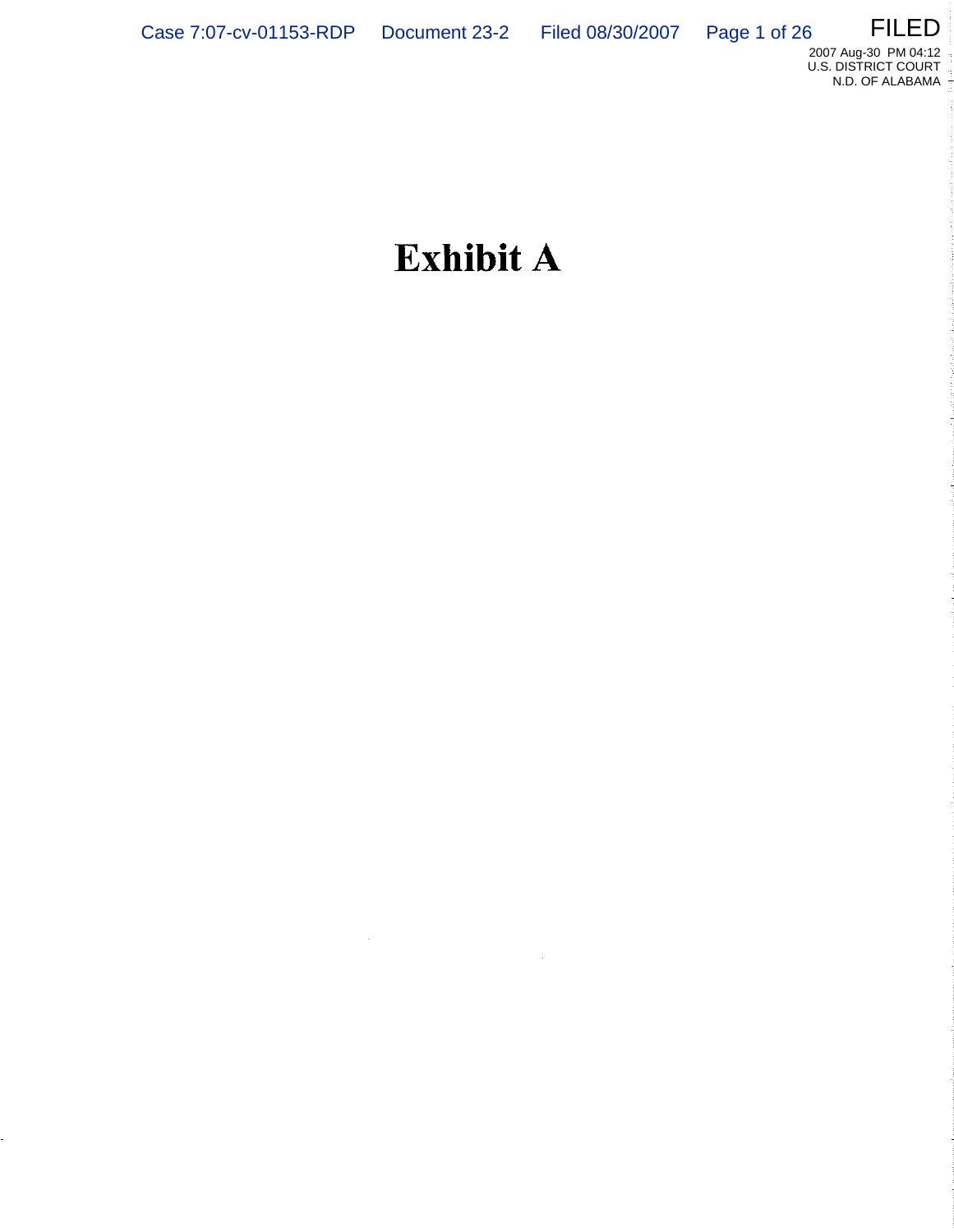## IN THE UNITED STATES DISTRICT COURT FOR THE NORTHERN DISTRICT OF ALABAMA **WESTERN DIVISION**

Michael Moore; Ronald P. Gentry,

Plaintiffs.

V,

Internet Corporation for Assigned Names and Numbers; eNom, Inc. and RegisterFly.Com, Inc.,

Defendants.

Civil Action No. 07-P-1153-W

## **DECLARATION OF DOUG BRENT ADDRESSING JURISDICTIONAL ISSUES**

I, Doug Brent, declare and affirm as follows:

 $1.$ I am the chief operating officer of the Internet Corporation for Assigned Names and Numbers ("ICANN"), a defendant in this action. I have personal knowledge of the matters set forth herein and am competent to testify to those matters. I make this declaration in connection with ICANN's Motion to Dismiss Pursuant to F.R.C.P.  $12(b)(2)$ .

## **Background on ICANN**

ICANN is a not-for-profit public benefit corporation organized under  $2.$ the laws of the State of California. Its principal place of business is in Marina del Rey, which is in Los Angeles County, California. ICANN has no other offices in the United States.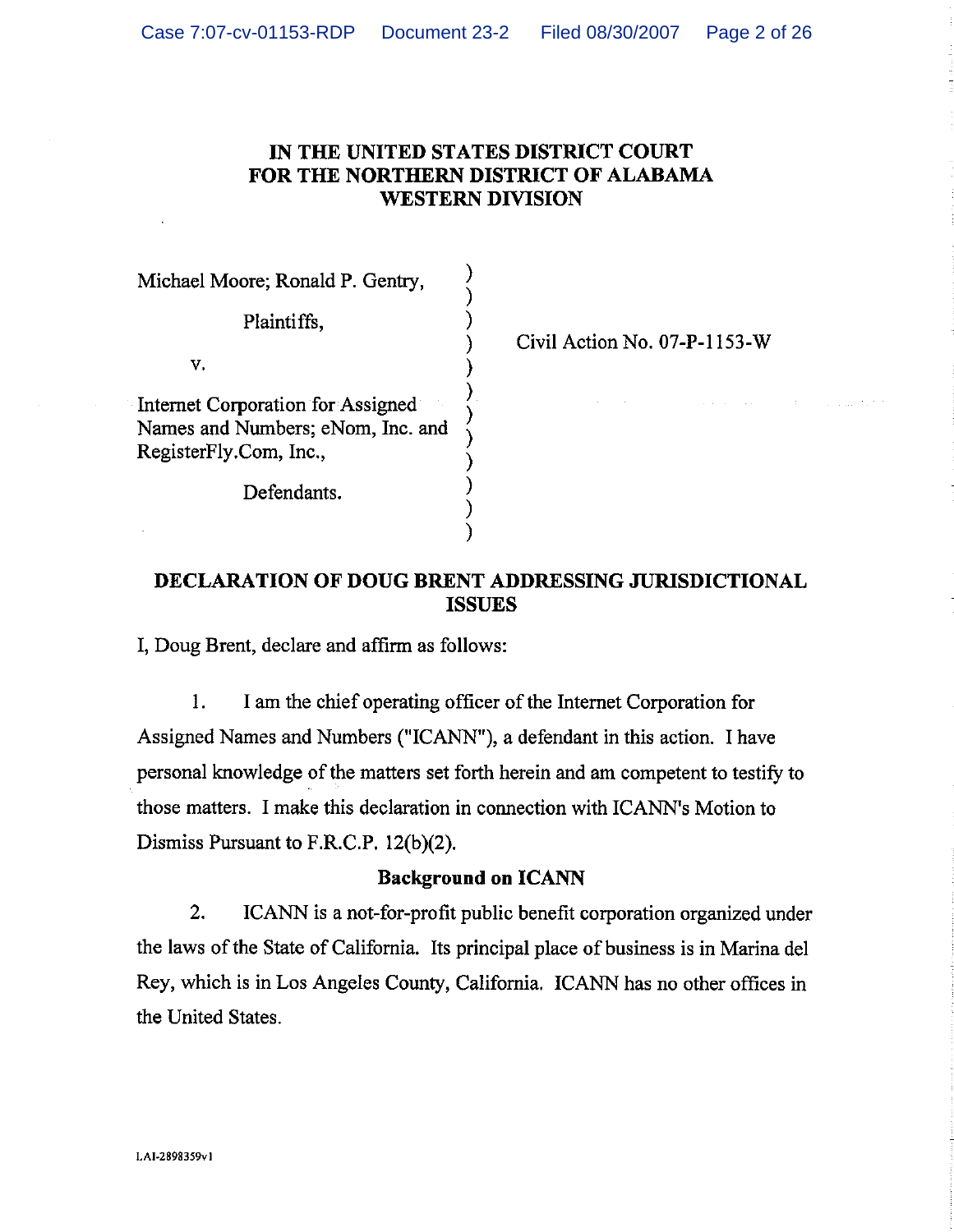ICANN is responsible for the global coordination of the Internet's  $3<sub>1</sub>$ domain name system unique identifiers. Background on the privatization of the Internet is available in a publication published by the Department of Commerce on June 5, 1998 entitled Management of Internet Names and Addresses and is available at 63 Fed. Reg. 31741 (1998).

ICANN maintains a series of agreements with generic TLD Internet 4. registries (such as .com and .net) and registrars. The registrars are the companies that actually enable consumers to subscribe to "second-level" Internet domain names. The agreements between ICANN and the registries and registrars provide that the registries and registrars pay fees to ICANN. ICANN does not collect fees directly from the consumers who register second-level domain names.

## **ICANN's Lack of Connection to Alabama**

5. ICANN does not have any employees, assets, bank accounts, real property, personal property, offices, or facilities in Alabama. ICANN is not licensed to do business in Alabama and does not have a registered agent in Alabama for service of process. ICANN does not have any telephone listings or mailing addresses in Alabama.

6. ICANN does not have any agreements with registries or registrars that reside in the State of Alabama. In all events, ICANN's agreements with its registries and registrars each provide that all disputes are to be resolved in a court located in California. Thus, for example, to the extent the complaint in this action seeks to enforce a contract between defendant eNom and ICANN, the agreement between ICANN and eNom (a true and correct copy of which is attached to my declaration as Exhibit 1) provides in Section 5.6 that any disputes arising out of that contract are to be resolved in a court located in California.

No contract exists between ICANN and Plaintiffs Michael Moore or  $7<sub>1</sub>$ Ronald P. Gentry.

 $-2-$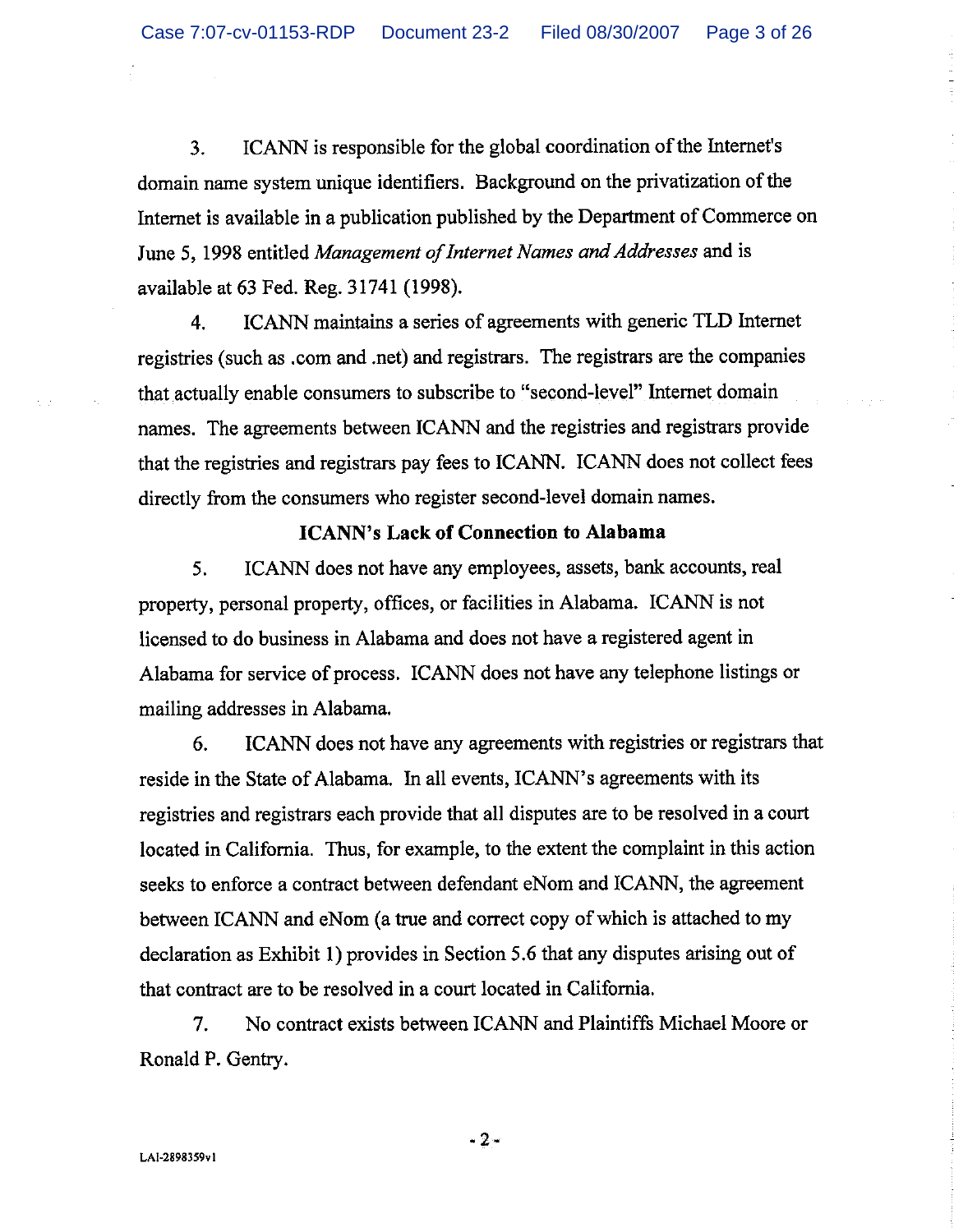ICANN maintains a website on the Internet that is located at 8. http://www.icann.org. That website is operated from web servers physically located in Southern California. The website contains a wealth of information about ICANN, about the people who work for ICANN, and about the projects that ICANN has undertaken in connection with the Internet. The website also contains "links" to other information that is related to ICANN's activities. ICANN does not offer anything for sale on its website; in fact, ICANN does not sell anything.

I declare under penalty of perjury under the laws of the United States that the foregoing is true and correct. This declaration was signed on August 28, 2007 at Marina del Rey, California.

Doug Brent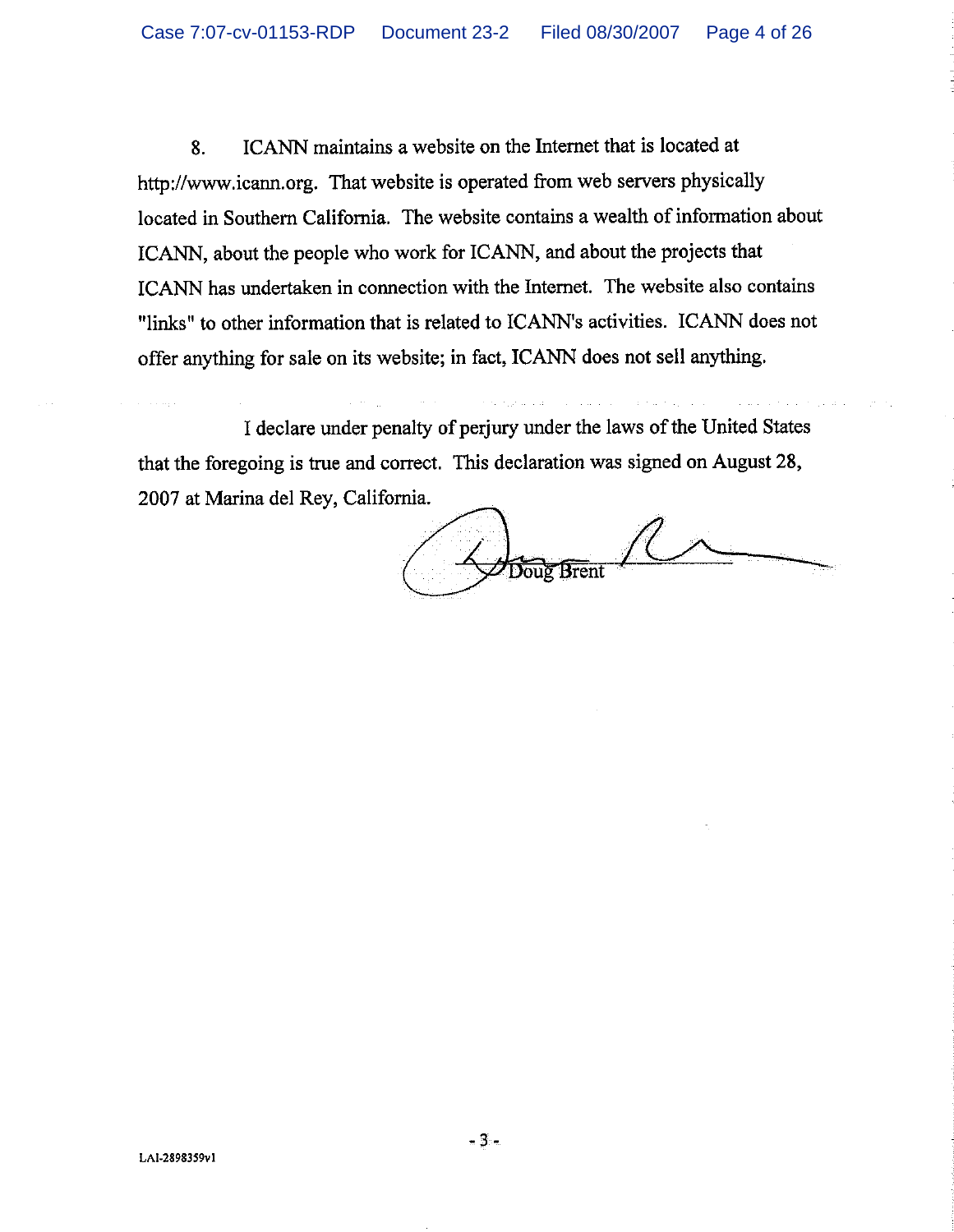# Exhibit 1

 $\sim 10$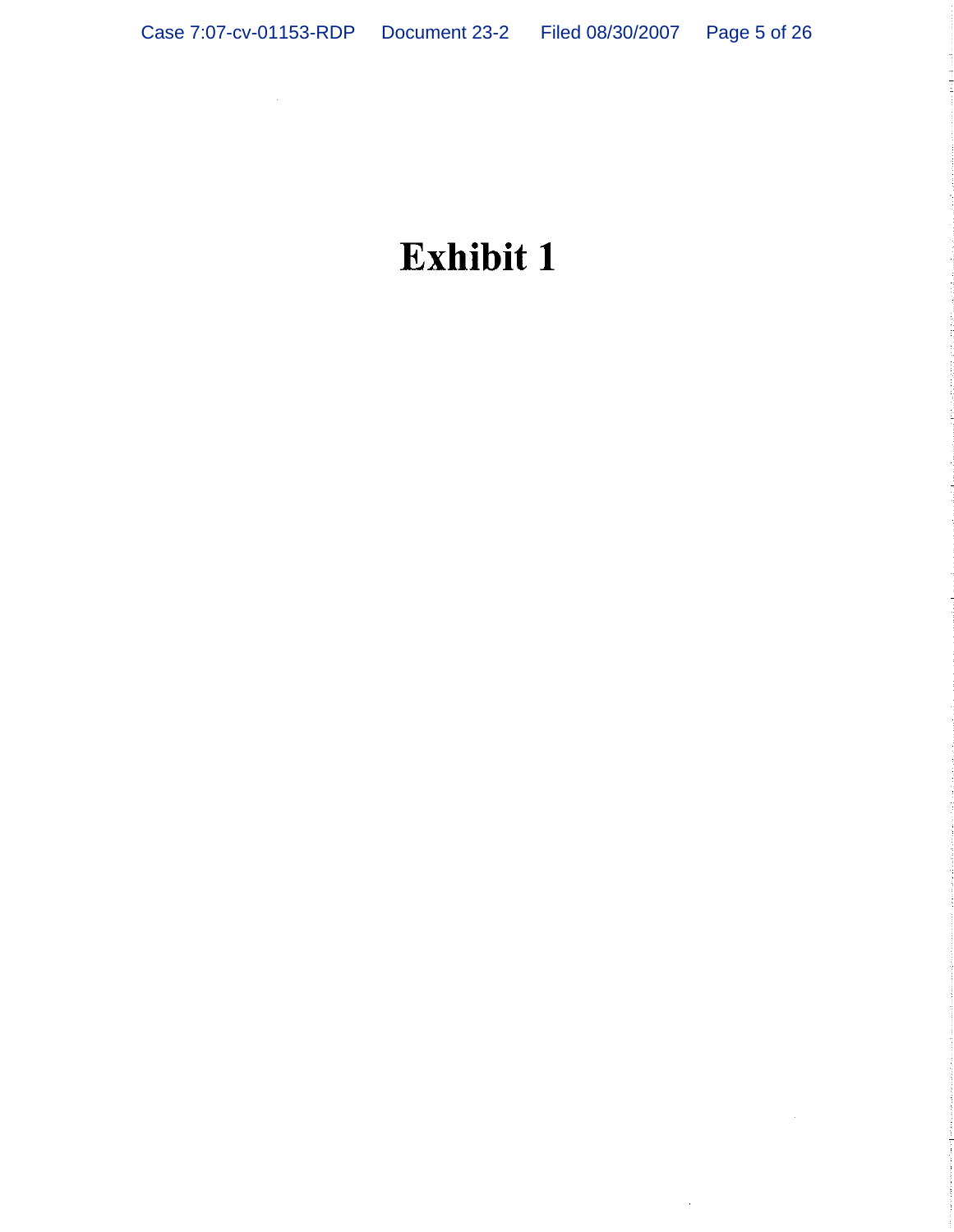

## **Registrar Accreditation Agreemer**

This REGISTRAR ACCREDITATION AGREEMENT ("Agreement") is by and between the Internet Corporation for Assigned Names and Numbers ("ICANN"), a California non-profit, public benefit corporation, and eNom, Inc., a Nevada corporation ("Registrar"), and shall be deemed made on 25 June 2005 at Los Angeles, California, USA.

- 1 **DEFINITIONS.** For purposes of this Agreement, the following definitions shall apply:
	- $1.1$ "Accredit" means to identify and set minimum standards for the performance of registration functions, to recognize persons or entities meeting those standards, and to enter into an accreditation agreement that sets forth the rules and procedures applicable to the provision of Registrar Services.
	- $1.2$ "DNS" refers to the internet domain-name system.
	- $1.3$ The "Effective Date" is 25 June 2005.
	- 1.4 The "Expiration Date" is 24 June 2010.
	- 1.5 "ICANN" refers to the Internet Corporation for Assigned Names and Numbers, a party to this Agreement.
	- $1.6$ "Personal Data" refers to data about any identified or identifiable natural person.
	- $1.7$ "Registered Name" refers to a domain name within the domain of a TLD that is the subject of an appendix to this Agreement, whether consisting of two or more (e.g., iohn.smith.name) levels, about which a TLD Registry Operator (or an affiliate engaged in providing Registry Services) maintains data in a Registry Database, arranges for such maintenance, or derives revenue from such maintenance. A name in a Registry Database may be a Registered Name even though it does not appear in a zone file (e.g., a registered but inactive name).
	- $1.8$ "Registered Name Holder" means the holder of a Registered Name.
	- $1.9$ The word "Registrar," when appearing with an initial capital letter, refers to eNom, Inc., a party to this Agreement.
	- $1.10$ The word "registrar," when appearing without an initial capital letter, refers to a person or entity that contracts with Registered Name Holders and with a Registry Operator and collects registration data about the Registered Name Holders and submits registration information for entry in the Registry Database.
	- $1.11$ "Registrar Services" means services provided by a registrar in connection with a TLD as to which it has an agreement with the TLD's Registry Operator, and includes contracting with Registered Name Holders, collecting registration data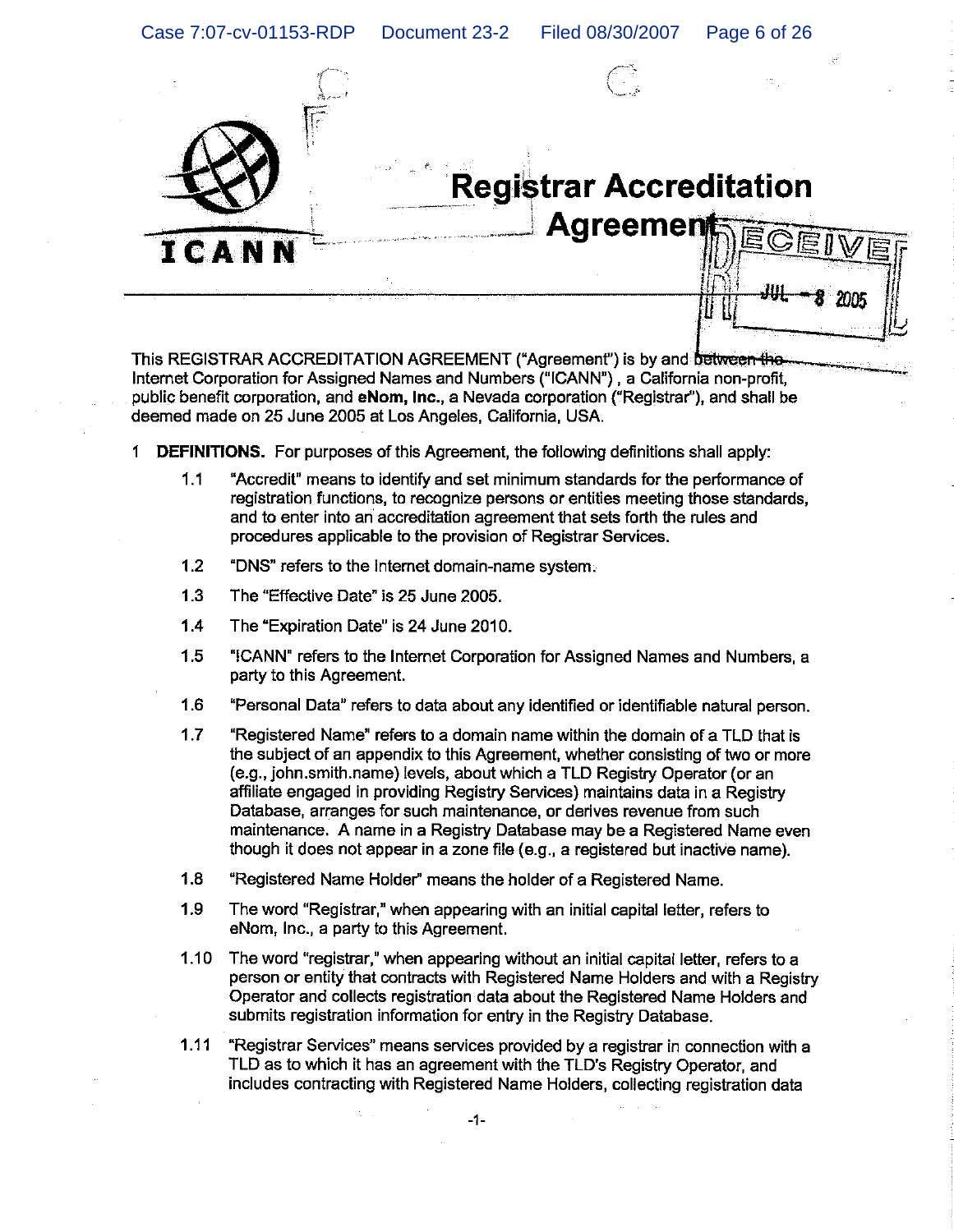about the Registered Name Holders, and submitting registration information for entry in the Registry Database.

- 1.12 "Registry Data" means all Registry Database data maintained in electronic form, and shall include TLD Zone-File Data, all data used to provide Registry Services and submitted by registrars in electronic form, and all other data used to provide Registry Services concerning particular domain name registrations or nameservers maintained in electronic form in a Registry Database.
- 1.13 "Registry Database" means a database comprised of data about one or more DNS domain names within the domain of a registry that is used to generate either DNS resource records that are published authoritatively or responses to domain-name availability lookup requests or Whois queries, for some or all of those names.
- 1.14 A "Registry Operator" is the person or entity then responsible, in accordance with an agreement between ICANN (or its assignee) and that person or entity (those persons or entities) or, if that agreement is terminated or expires, in accordance with an agreement between the US Government and that person or entity (those persons or entities), for providing Registry Services for a specific TLD.
- 1.15 "Registry Services," with respect to a particular TLD, shall have the meaning defined in the agreement between ICANN and the Registry Operator for that TLD.
- 1.16 A Registered Name is "sponsored" by the registrar that placed the record associated with that registration into the registry. Sponsorship of a registration may be changed at the express direction of the Registered Name Holder or, in the event a registrar loses accreditation, in accordance with then-current ICANN specifications and policies.
- "Term of this Agreement" begins on the Effective Date and continues to the  $1.17$ earlier of (a) the Expiration Date, or (b) termination of this Agreement.
- 1.18 A "TLD" is a top-level domain of the DNS.
- 1.19 "TLD Zone-File Data" means all data contained in a DNS zone file for the registry, or for any subdomain for which Registry Services are provided and that contains Registered Names, as provided to nameservers on the Internet.

### 2 ICANN OBLIGATIONS.

- Accreditation. During the Term of this Agreement, Registrar is hereby accredited  $2.1$ by ICANN to act as a registrar (including to insert and renew registration of Registered Names in the Registry Database) for the TLD(s) that are the subject of appendices to this Agreement according to Subsection 5.5.
- Registrar Use of ICANN Name and Website. ICANN hereby grants to Registrar  $2.2$ a non-exclusive, worldwide, royalty-free license during the Term of this Agreement (a) to state that it is accredited by ICANN as a registrar for each TLD that is the subject of an appendix to this Agreement and (b) to link to pages and documents within the ICANN web site. No other use of ICANN's name or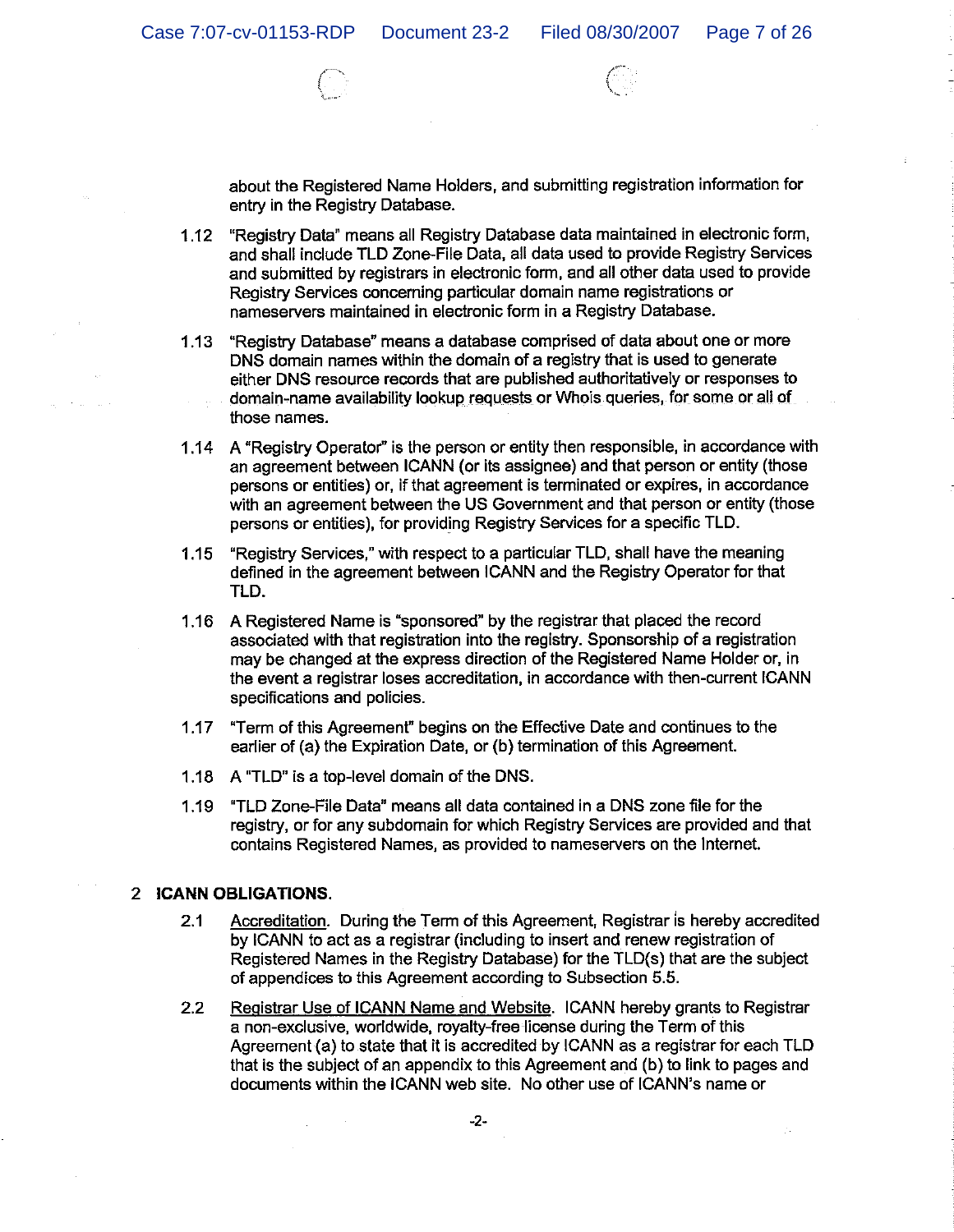

website is licensed hereby. This license may not be assigned or sublicensed by Registrar.

- 2.3 General Obligations of ICANN. With respect to all matters that impact the rights, obligations, or role of Registrar, ICANN shall during the Term of this Agreement:
	- $2.3.1$ exercise its responsibilities in an open and transparent manner;
	- $2.3.2$ not unreasonably restrain competition and, to the extent feasible, promote and encourage robust competition;
	- $2.3.3$ not apply standards, policies, procedures or practices arbitrarily. unjustifiably, or inequitably and not single out Registrar for disparate treatment unless justified by substantial and reasonable cause; and
	- $2.3.4$ ensure, through its reconsideration and independent review policies. adequate appeal procedures for Registrar, to the extent it is adversely affected by ICANN standards, policies, procedures or practices.

## 3 REGISTRAR OBLIGATIONS.

- $3.1$ Obligations to Provide Registrar Services. During the Term of this Agreement, Registrar agrees that it will operate as a registrar for each TLD for which it is accredited by ICANN in accordance with this Agreement.
- $3.2$ Submission of Registered Name Holder Data to Registry. During the Term of this Agreement:
	- $3.2.1$ As part of its registration of Registered Names in a TLD as to which it is accredited, Registrar shall submit to, or shall place in the Registry Database operated by, the Registry Operator for the TLD the following data elements:
		- $3.2.1.1$ The name of the Registered Name being registered:
		- $3.2.1.2$ The IP addresses of the primary nameserver and secondary nameserver(s) for the Registered Name:
		- $3.2.1.3$ The corresponding names of those nameservers;
		- $3.2.1.4$ Unless automatically generated by the registry system, the identity of the Registrar;
		- $3.2.1.5$ Unless automatically generated by the registry system, the expiration date of the registration; and
		- $3.2.1.6$ Any other data the Registry Operator requires be submitted to it.

The appendix to this Agreement for a particular TLD may state substitute language for Subsections 3.2.1.1 through 3.2.1.6 as applicable to that TLD; in that event the substitute language shall

 $-3-$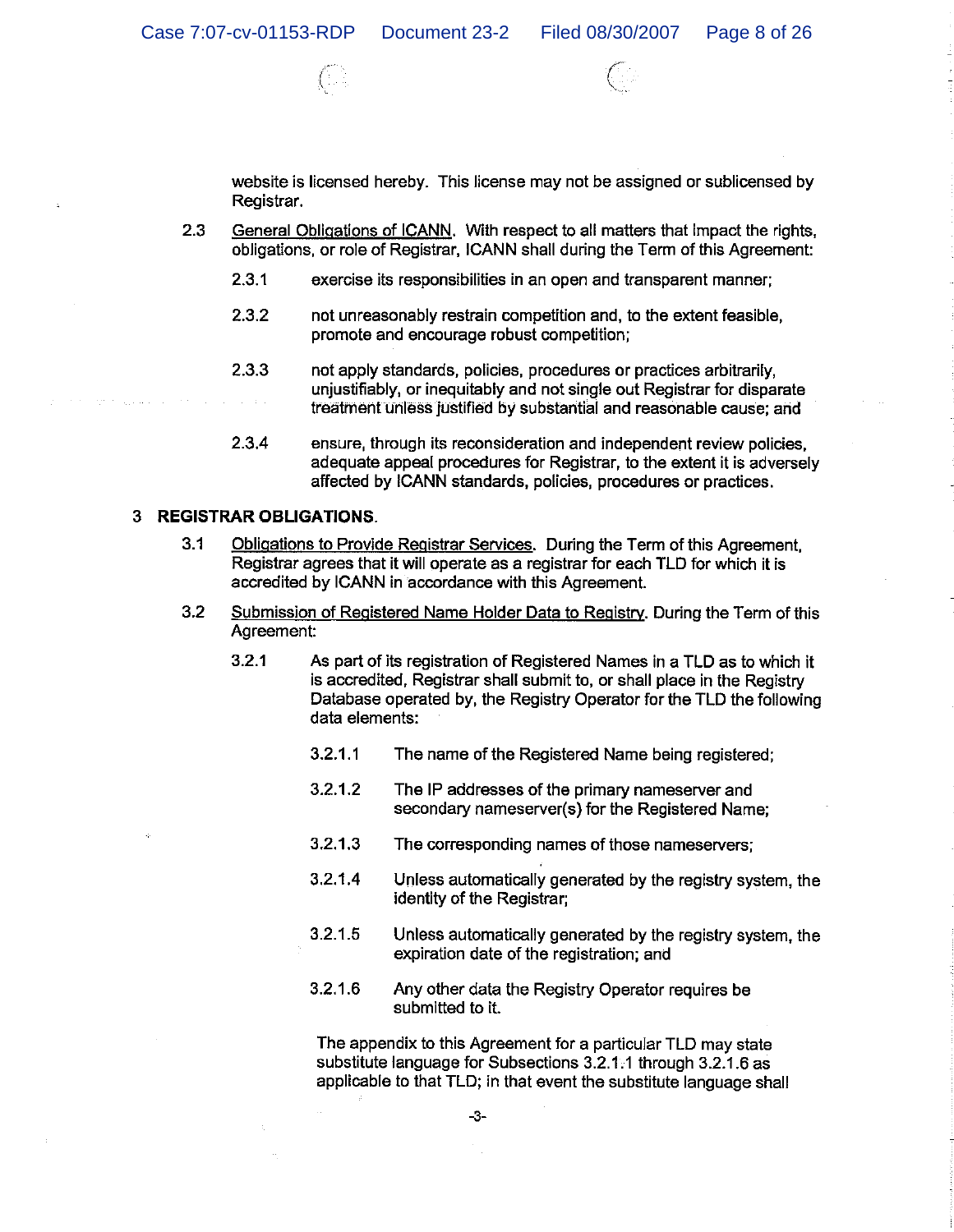

replace and supersede Subsections 3.2.1.1 through 3.2.1.6 stated above for all purposes under this Agreement but only with respect to that particular TLD.

- $3.2.2$ Within five (5) business days after receiving any updates from the Registered Name Holder to the data elements listed in Subsections 3.2.1.2, 3.1.2.3, and 3.2.1.6 for any Registered Name Registrar sponsors, Registrar shall submit the updated data elements to, or shall place those elements in the Registry Database operated by the Registry Operator.
- In order to allow reconstitution of the Registry Database in the event of  $3.2.3$ an otherwise unrecoverable technical failure or a change in the designated Registry Operator, within ten days of any such request by ICANN, Registrar shall submit an electronic database containing the data elements listed in Subsections 3.2.1.1 through 3.2.1.6 for all active records in the registry sponsored by Registrar, in a format specified by ICANN, to the Registry Operator for the appropriate TLD.
- $3.3$ Public Access to Data on Registered Names. During the Term of this Agreement:
	- $3.3.1$ At its expense, Registrar shall provide an interactive web page and a port 43 Whois service providing free public query-based access to upto-date (i.e., updated at least daily) data concerning all active Registered Names sponsored by Registrar for each TLD for which it is accredited. The data accessible shall consist of elements that are designated from time to time according to an ICANN adopted specification or policy. Until ICANN otherwise specifies by means of an ICANN adopted specification or policy, this data shall consist of the following elements as contained in Registrar's database:
		- $3.3.1.1$ The name of the Registered Name:
		- $3.3.1.2$ The names of the primary nameserver and secondary nameserver(s) for the Registered Name;
		- 3.3.1.3 The identity of Registrar (which may be provided through Registrar's website);
		- 3.3.1.4 The original creation date of the registration;
		- $3.3.1.5$ The expiration date of the registration;
		- $3.3.1.6$ The name and postal address of the Registered Name Holder:
		- $3.3.1.7$ The name, postal address, e-mail address, voice telephone number, and (where available) fax number of the technical contact for the Registered Name; and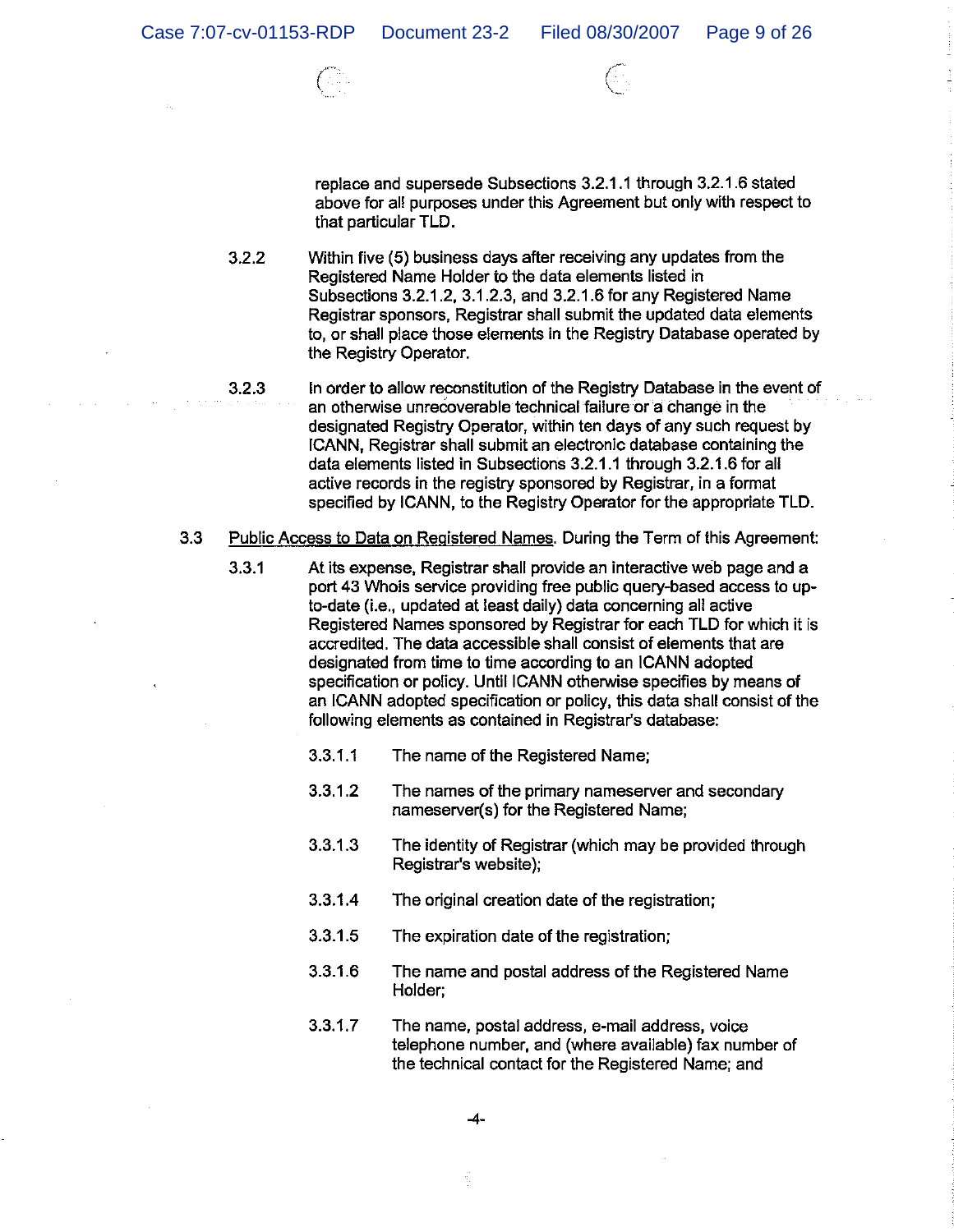$3.3.1.8$ The name, postal address, e-mail address, voice telephone number, and (where available) fax number of the administrative contact for the Registered Name.

The appendix to this Agreement for a particular TLD may state substitute language for Subsections 3.3.1.1 through 3.3.1.8 as applicable to that TLD; in that event the substitute language shall replace and supersede Subsections 3.3.1.1 through 3.3.1.8 stated above for all purposes under this Agreement but only with respect to that particular TLD.

 $3.3.2$ 

Upon receiving any updates to the data elements listed in Subsections 3.3.1.2. 3.3.1.3. and 3.3.1.5 through 3.3.1.8 from the Registered Name Holder, Registrar shall promptly update its database used to provide the public access described in Subsection 3.3.1.

 $3.3.3$ Registrar may subcontract its obligation to provide the public access described in Subsection 3.3.1 and the updating described in Subsection 3.3.2, provided that Registrar shall remain fully responsible for the proper provision of the access and updating.

 $3.3.4$ 

Registrar shall abide by any ICANN specification or policy established as a Consensus Policy according to Section 4 that requires registrars to cooperatively implement a distributed capability that provides querybased Whois search functionality across all registrars. If the Whois service implemented by registrars does not in a reasonable time provide reasonably robust, reliable, and convenient access to accurate and up-to-date data, the Registrar shall abide by any ICANN specification or policy established as a Consensus Policy according to Section 4 requiring Registrar, if reasonably determined by ICANN to be necessary (considering such possibilities as remedial action by specific registrars), to supply data from Registrar's database to facilitate the development of a centralized Whois database for the purpose of providing comprehensive Registrar Whois search capability.

 $3.3.5$ 

In providing query-based public access to registration data as required by Subsections 3.3.1 and 3.3.4. Registrar shall not impose terms and conditions on use of the data provided, except as permitted by policy established by ICANN. Unless and until ICANN establishes a different policy according to Section 4. Registrar shall permit use of data it provides in response to queries for any lawful purposes except to: (a) allow, enable, or otherwise support the transmission by e-mail, telephone, or facsimile of mass, unsolicited, commercial advertising or solicitations to entities other than the data recipient's own existing customers; or (b) enable high volume, automated, electronic processes that send queries or data to the systems of any Registry Operator or ICANN-Accredited registrar, except as reasonably necessary to register domain names or modify existing registrations.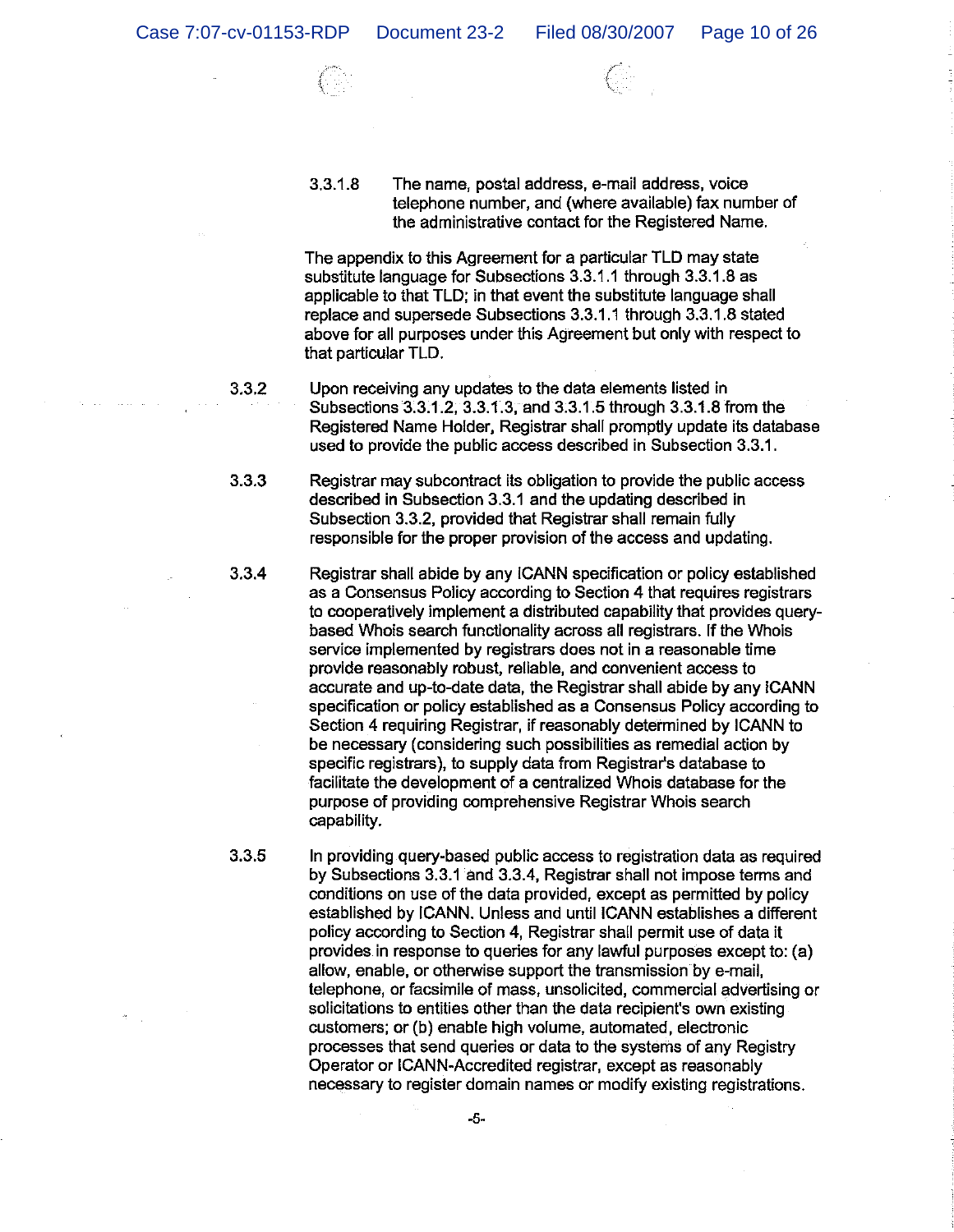



 $3.3.6$ 

In addition, Registrar shall provide third-party bulk access to the data subject to public access under Subsection 3.3.1 under the following terms and conditions:

- 3361 Registrar shall make a complete electronic copy of the data available at least one time per week for download by third parties who have entered into a bulk access agreement with Registrar.
- 3.3.6.2 Registrar may charge an annual fee, not to exceed US\$10,000, for such bulk access to the data.
- $3.3.6.3$ Registrar's access agreement shall require the third party to agree not to use the data to allow, enable, or otherwise support the transmission by e-mail, telephone, or facsimile of mass, unsolicited, commercial advertising or solicitations to entities other than such third party's own existing customers.
- $3.3.6.4$ Registrar's access agreement shall require the third party to agree not to use the data to enable high-volume, automated, electronic processes that send queries or data to the systems of any Registry Operator or ICANN-Accredited registrar, except as reasonably necessary to register domain names or modify existing registrations.
- 3.3.6.5 Registrar's access agreement may require the third party to agree not to sell or redistribute the data except insofar as it has been incorporated by the third party into a valueadded product or service that does not permit the extraction of a substantial portion of the bulk data from the value-added product or service for use by other parties.
- 3.3.6.6 Registrar may enable Registered Name Holders who are individuals to elect not to have Personal Data concerning their registrations available for bulk access for marketing purposes based on Registrar's "Opt-Out" policy, and if Registrar has such a policy, Registrar shall require the third party to abide by the terms of that Opt-Out policy; provided, however, that Registrar may not use such data subject to opt-out for marketing purposes in its own valueadded product or service.
- 337

Registrar's obligations under Subsection 3.3.6 shall remain in effect until the earlier of (a) replacement of this policy with a different ICANN policy, established according to Section 4, governing bulk access to the data subject to public access under Subsection 3.3.1, or (b) demonstration, to the satisfaction of the United States Department of Commerce, that no individual or entity is able to exercise market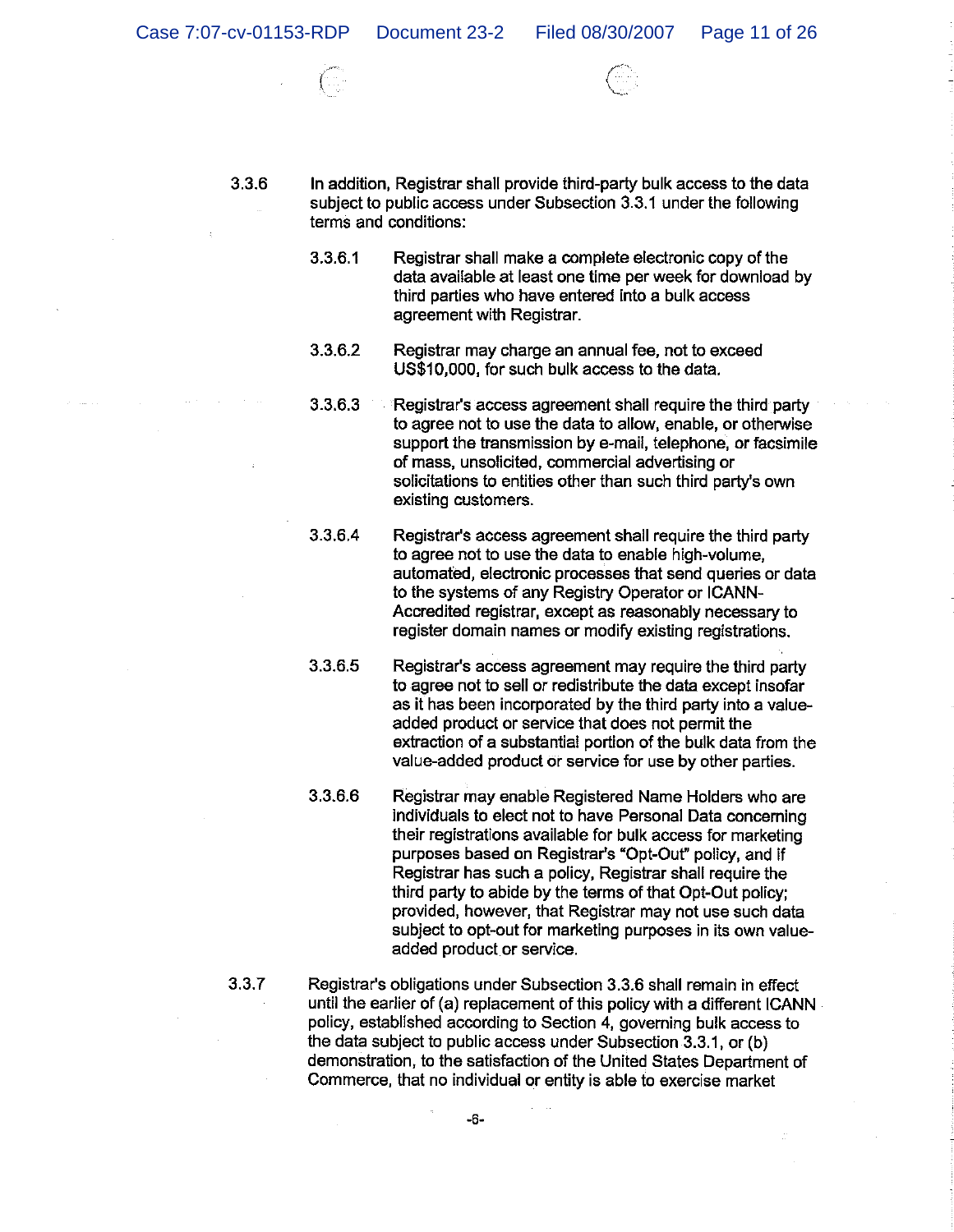power with respect to registrations or with respect to registration data used for development of value-added products and services by third parties.

3.3.8 To comply with applicable statutes and regulations and for other reasons. ICANN may from time to time adopt policies and specifications establishing limits (a) on the Personal Data concerning Registered Names that Registrar may make available to the public through a public-access service described in this Subsection 3.3 and (b) on the manner in which Registrar may make such data available. In the event ICANN adopts any such policy, Registrar shall abide by it.

#### $3.4$ Retention of Registered Name Holder and Registration Data.

- $3.4.1$ During the Term of this Agreement, Registrar shall maintain its own electronic database, as updated from time to time, containing data for each active Registered Name sponsored by it within each TLD for which it is accredited. The data for each such registration shall include the elements listed in Subsections 3.3.1.1 through 3.3.1.8; the name and (where available) postal address, e-mail address, voice telephone number, and fax number of the billing contact; and any other Registry Data that Registrar has submitted to the Registry Operator or placed in the Registry Database under Subsection 3.2.
- $3.4.2$ During the Term of this Agreement and for three years thereafter, Registrar (itself or by its agent(s)) shall maintain the following records relating to its dealings with the Registry Operator(s) and Registered Name Holders:
	- $3.4.2.1$ In electronic form, the submission date and time, and the content, of all registration data (including updates) submitted in electronic form to the Registry Operator(s);
	- 3422 In electronic, paper, or microfilm form, all written communications constituting registration applications. confirmations, modifications, or terminations and related correspondence with Registered Name Holders, including registration contracts; and
	- $3.4.2.3$ In electronic form, records of the accounts of all Registered Name Holders with Registrar, including dates and amounts of all payments and refunds.
- $3.4.3$ During the Term of this Agreement and for three years thereafter, Registrar shall make these records available for inspection and copying by ICANN upon reasonable notice. ICANN shall not disclose the content of such records except as expressly permitted by an ICANN specification or policy.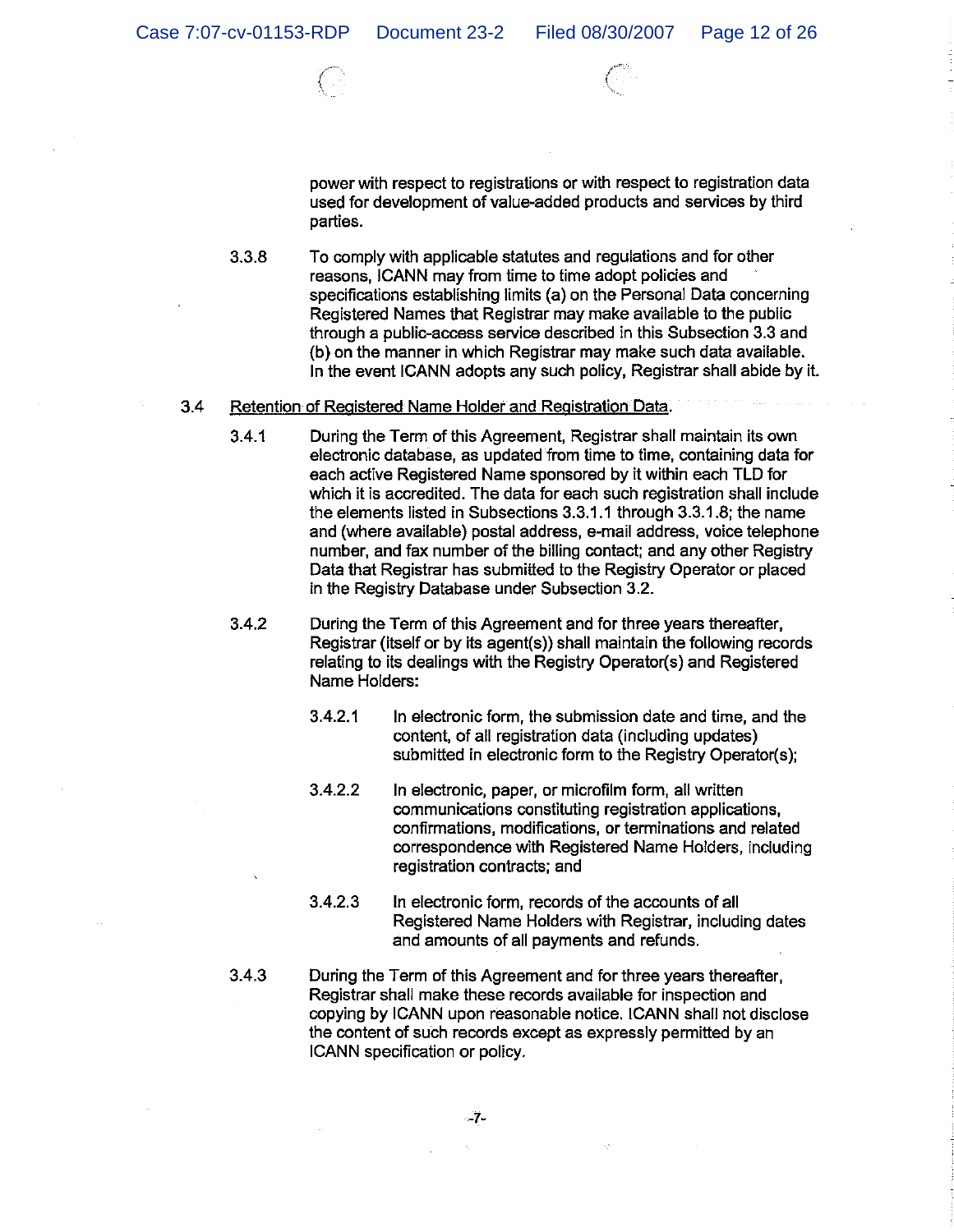Case 7:07-cv-01153-RDP Document 23-2 Filed 08/30/2007 Page 13 of 26

- Rights in Data. Registrar disclaims all rights to exclusive ownership or use of the  $3.5$ data elements listed in Subsections 3.2.1.1 through 3.2.1.3 for all Registered Names submitted by Registrar to the Registry Database for, or sponsored by Registrar in, each TLD for which it is accredited. Registrar does not disclaim rights in the data elements listed in Subsections 3.2.1.4 through 3.2.1.6 and Subsections 3.3.1.3 through 3.3.1.8 concerning active Registered Names sponsored by it in each TLD for which it is accredited, and agrees to grant nonexclusive, irrevocable, royalty-free licenses to make use of and disclose the data elements listed in Subsections 3.2.1.4 through 3.2.1.6 and 3.3.1.3 through 3.3.1.8 for the purpose of providing a service or services (such as a Whois service under Subsection 3.3.4) providing interactive, query-based public access. Upon a change in sponsorship from Registrar of any Registered Name in a TLD for which it is accredited. Registrar acknowledges that the registrar gaining sponsorship shall have the rights of an owner to the data elements listed in Subsections 3.2.1.4 through 3.2.1.6 and 3.3.1.3 through 3.3.1.8 concerning that Registered Name, with Registrar also retaining the rights of an owner in that data. Nothing in this Subsection prohibits Registrar from (1) restricting bulk public access to data elements in a manner consistent with this Agreement and any ICANN specifications or policies or (2) transferring rights it claims in data elements subject to the provisions of this Subsection.
- $3.6$ Data Escrow. During the Term of this Agreement, on a schedule, under the terms, and in the format specified by ICANN, Registrar shall submit an electronic copy of the database described in Subsection 3.4.1 to ICANN or, at Registrar's election and at its expense, to a reputable escrow agent mutually approved by Registrar and ICANN, such approval also not to be unreasonably withheld by either party. The data shall be held under an agreement among Registrar, ICANN, and the escrow agent (if any) providing that (1) the data shall be received and held in escrow, with no use other than verification that the deposited data is complete, consistent, and in proper format, until released to ICANN; (2) the data shall be released from escrow upon expiration without renewal or termination of this Agreement; and (3) ICANN's rights under the escrow agreement shall be assigned with any assignment of this Agreement. The escrow shall provide that in the event the escrow is released under this Subsection, ICANN (or its assignee) shall have a non-exclusive, irrevocable, royalty-free license to exercise (only for transitional purposes) or have exercised all rights necessary to provide Registrar Services.
- $3.7$ Business Dealings, Including with Registered Name Holders.
	- $3.7.1$ In the event ICANN adopts a specification or policy, supported by a consensus of ICANN-Accredited registrars, establishing or approving a Code of Conduct for ICANN-Accredited registrars. Registrar shall abide by that Code.
	- $3.7.2$ Registrar shall abide by applicable laws and governmental regulations.
	- $3.7.3$ Registrar shall not represent to any actual or potential Registered Name Holder that Registrar enjoys access to a registry for which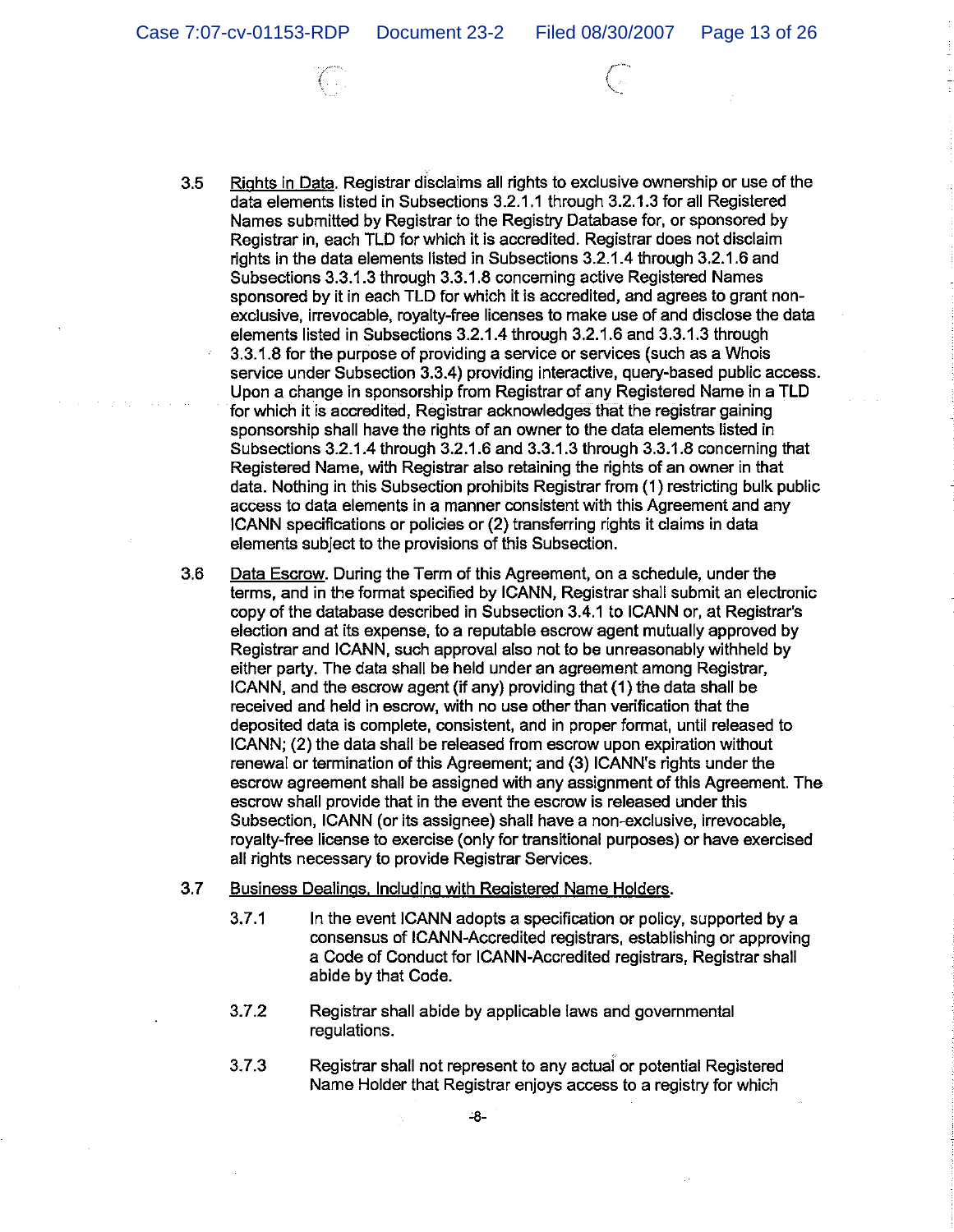Registrar is Accredited that is superior to that of any other registrar Accredited for that registry.

3.7.4 Registrar shall not activate any Registered Name unless and until it is satisfied that it has received a reasonable assurance of payment of its registration fee. For this purpose, a charge to a credit card, general commercial terms extended to creditworthy customers, or other mechanism providing a similar level of assurance of payment shall be sufficient, provided that the obligation to pay becomes final and nonrevocable by the Registered Name Holder upon activation of the registration.

- Registrar shall register Registered Names to Registered Name  $3.75$ Holders only for fixed periods. At the conclusion of the registration period, failure by or on behalf of the Registered Name Holder to pay a renewal fee within the time specified in a second notice or reminder shall, in the absence of extenuating circumstances, result in cancellation of the registration. In the event that ICANN adopts a specification or policy concerning procedures for handling expiration of registrations, Registrar shall abide by that specification or policy.
- $3.7.6$ Registrar shall not insert or renew any Registered Name in any registry for which Registrar is accredited by ICANN in a manner contrary to an ICANN policy stating a list or specification of excluded Registered Names that is in effect at the time of insertion or renewal.
- $3.7.7$ Registrar shall require all Registered Name Holders to enter into an electronic or paper registration agreement with Registrar including at least the following provisions:
	- The Registered Name Holder shall provide to Registrar  $3.7.7.1$ accurate and reliable contact details and promptly correct and update them during the term of the Registered Name registration, including: the full name, postal address, e-mail address, voice telephone number, and fax number if available of the Registered Name Holder; name of authorized person for contact purposes in the case of an Registered Name Holder that is an organization. association, or corporation; and the data elements listed in Subsections 3.3.1.2, 3.3.1.7 and 3.3.1.8.
	- $3.7.7.2$ A Registered Name Holder's willful provision of inaccurate or unreliable information, its willful failure promptly to update information provided to Registrar, or its failure to respond for over fifteen calendar days to inquiries by Registrar concerning the accuracy of contact details associated with the Registered Name Holder's registration shall constitute a material breach of the Registered Name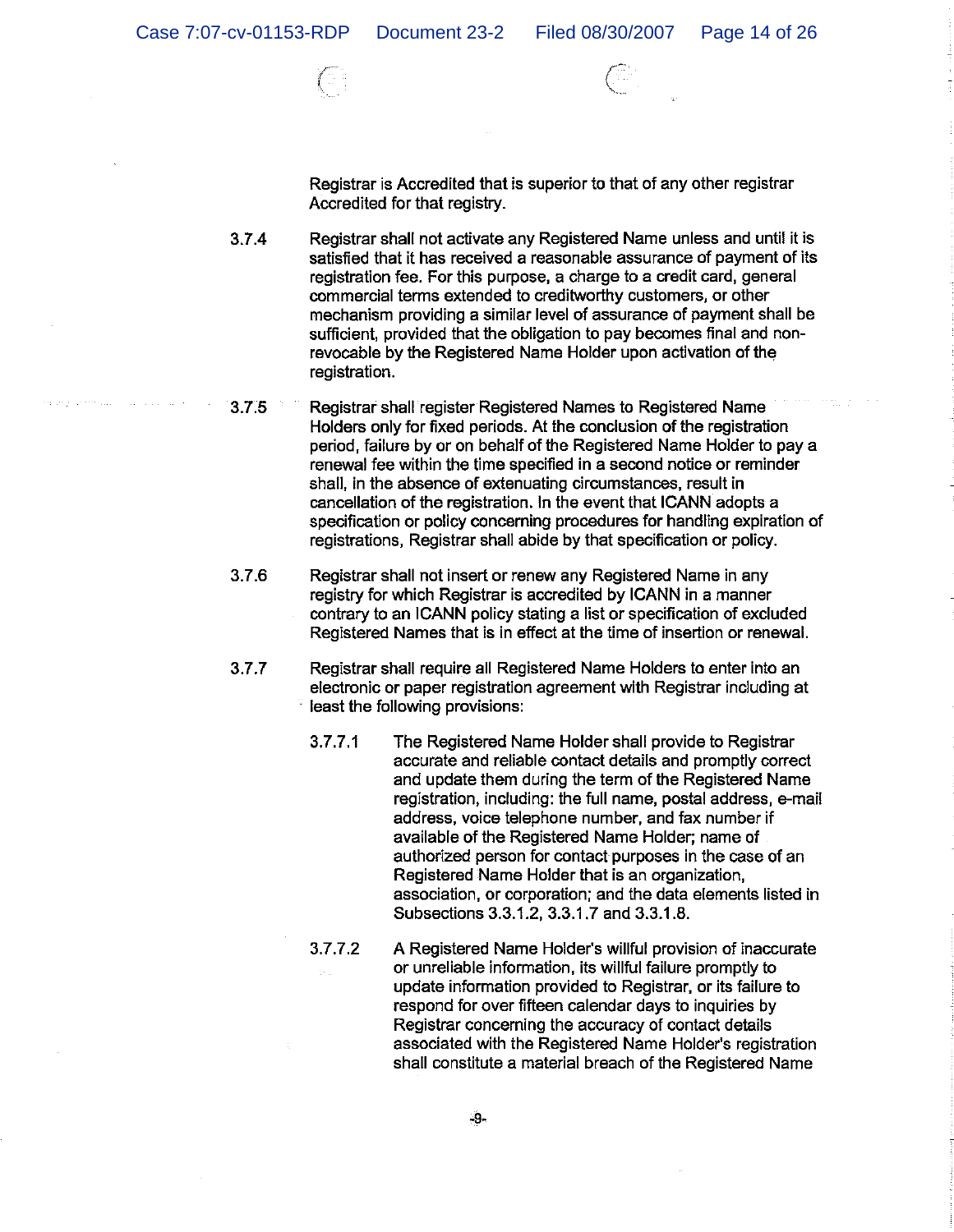Holder-registrar contract and be a basis for cancellation of the Registered Name registration.

3.7.7.3 Any Registered Name Holder that intends to license use of a domain name to a third party is nonetheless the Registered Name Holder of record and is responsible for providing its own full contact information and for providing and updating accurate technical and administrative contact information adequate to facilitate timely resolution of any problems that arise in connection with the Registered Name. A Registered Name Holder licensing use of a Registered Name according to this provision shall accept liability for harm caused by wrongful use of the Registered Name, unless it promptly discloses the identity of the licensee to a party providing the Registered Name Holder reasonable evidence of actionable harm.

- 3774 Registrar shall provide notice to each new or renewed Registered Name Holder stating:
	- 3.7.7.4.1 The purposes for which any Personal Data collected from the applicant are intended;
	- 37742 The intended recipients or categories of recipients of the data (including the Registry Operator and others who will receive the data from Registry Operator);
	- $3.7.7.4.3$ Which data are obligatory and which data, if any, are voluntary; and
	- 3.7.7.4.4 How the Registered Name Holder or data subject can access and, if necessary, rectify the data held about them.
- 3775 The Registered Name Holder shall consent to the data processing referred to in Subsection 3.7.7.4.
- 3776 The Registered Name Holder shall represent that notice has been provided equivalent to that described in Subsection 3.7.7.4 to any third-party individuals whose Personal Data are supplied to Registrar by the Registered Name Holder, and that the Registered Name Holder has obtained consent equivalent to that referred to in Subsection 3.7.7.5 of any such third-party individuals.
- 3.7.77 Registrar shall agree that it will not process the Personal Data collected from the Registered Name Holder in a way incompatible with the purposes and other limitations about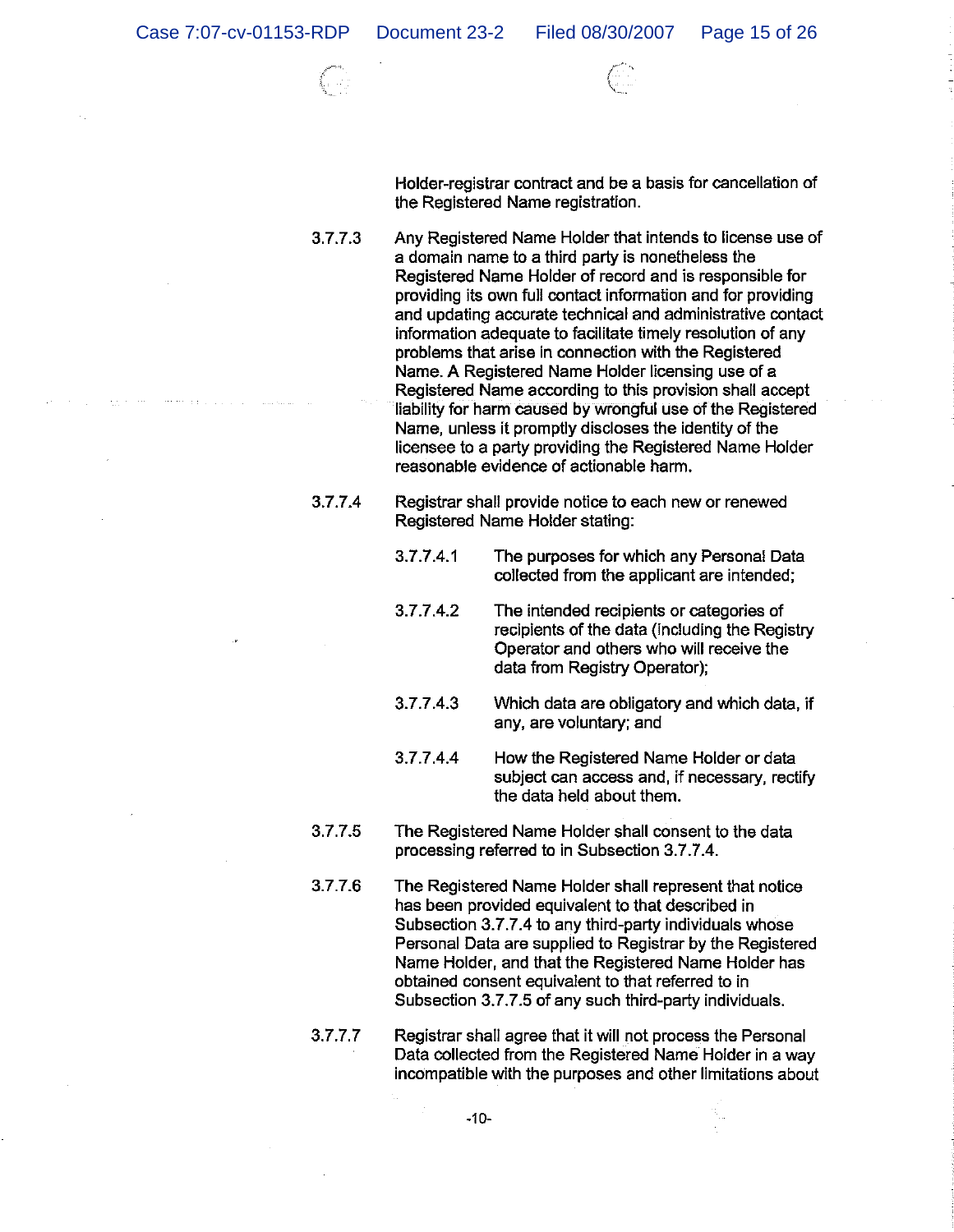which it has provided notice to the Registered Name Holder in accordance with Subsection 3.7.7.4 above.

- $3.7.7.8$ Registrar shall agree that it will take reasonable precautions to protect Personal Data from loss, misuse, unauthorized access or disclosure, alteration, or destruction.
- $3.7.7.9$ The Registered Name Holder shall represent that, to the best of the Registered Name Holder's knowledge and belief, neither the registration of the Registered Name nor the manner in which it is directly or indirectly used infringes the legal rights of any third party.
- 3.7.7.10 For the adjudication of disputes concerning or arising from use of the Registered Name, the Registered Name Holder shall submit, without prejudice to other potentially applicable jurisdictions, to the jurisdiction of the courts (1) of the Registered Name Holder's domicile and (2) where Registrar is located.
- $3.7.7.11$ The Registered Name Holder shall agree that its registration of the Registered Name shall be subject to suspension, cancellation, or transfer pursuant to any ICANN adopted specification or policy, or pursuant to any registrar or registry procedure not inconsistent with an ICANN adopted specification or policy, (1) to correct mistakes by Registrar or the Registry Operator in registering the name or (2) for the resolution of disputes concerning the Registered Name.
- $3.7.7.12$ The Registered Name Holder shall indemnify and hold harmless the Registry Operator and its directors, officers, employees, and agents from and against any and all claims, damages, liabilities, costs, and expenses (including reasonable legal fees and expenses) arising out of or related to the Registered Name Holder's domain name registration.
- $3.7.8$

Registrar shall abide by any specifications or policies established according to Section 4 requiring reasonable and commercially practicable (a) verification, at the time of registration, of contact information associated with a Registered Name sponsored by Registrar or (b) periodic re-verification of such information. Registrar shall, upon notification by any person of an inaccuracy in the contact information associated with a Registered Name sponsored by Registrar, take reasonable steps to investigate that claimed inaccuracy. In the event Registrar learns of inaccurate contact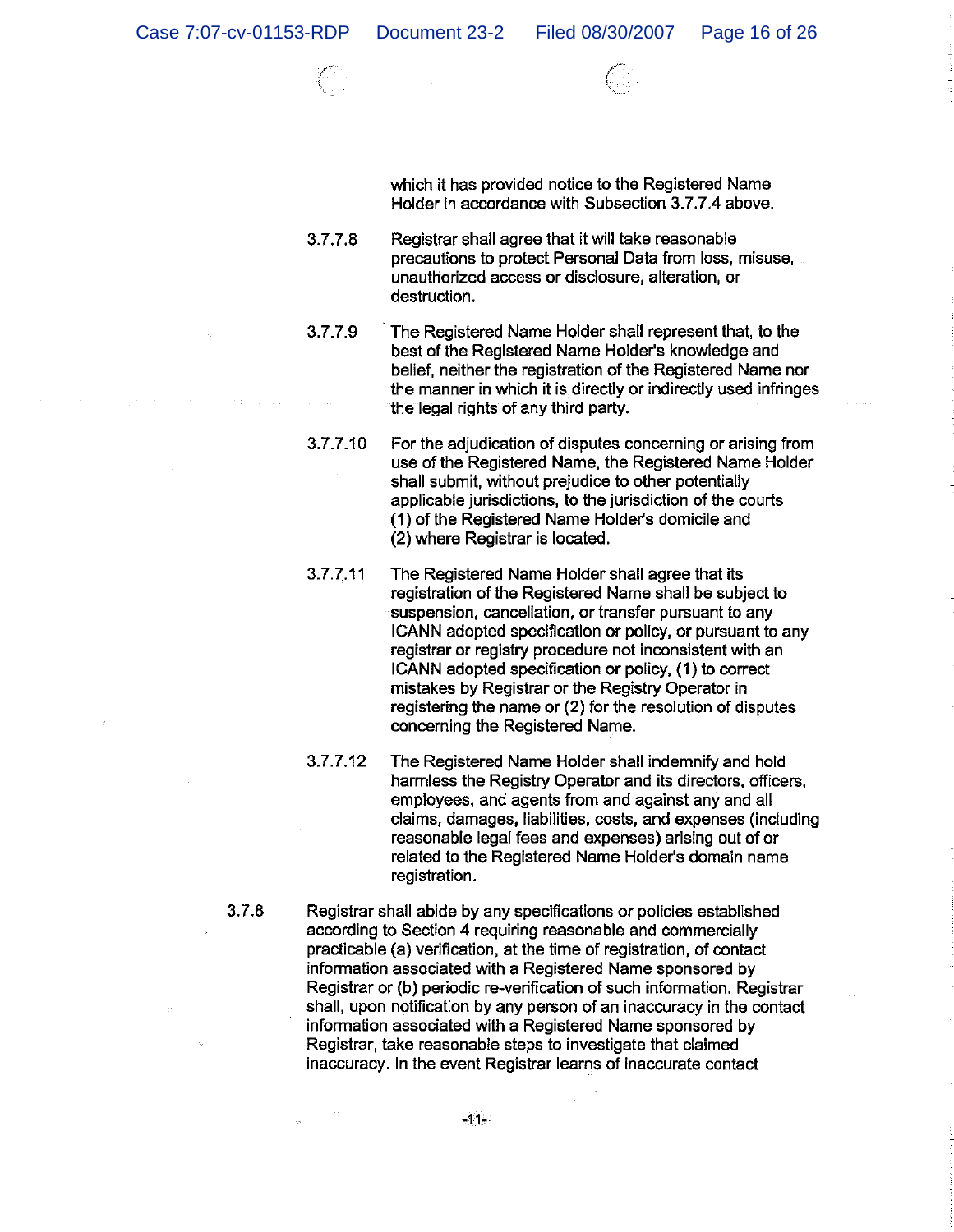information associated with a Registered Name it sponsors, it shall take reasonable steps to correct that inaccuracy.

- $3.7.9$ Registrar shall abide by any ICANN adopted specifications or policies prohibiting or restricting warehousing of or speculation in domain names by registrars.
- $3.7.10$ Nothing in this Agreement prescribes or limits the amount Registrar may charge Registered Name Holders for registration of Registered Names.
- $3.8$ Domain-Name Dispute Resolution. During the Term of this Agreement, Registrar shall have in place a policy and procedures for resolution of disputes concerning Registered Names. Until different policies and procedures are established by ICANN under Section 4, Registrar shall comply with the Uniform Domain Name Dispute Resolution Policy identified on ICANN's website (www.icann.org/general/consensus-policies.htm).
- 3.9 Accreditation Fees. As a condition of accreditation, Registrar shall pay accreditation fees to ICANN. These fees consist of yearly and variable fees.
	- $3.9.1$ Yearly Accreditation Fee. Registrar shall pay ICANN a yearly accreditation fee in an amount established by the ICANN Board of Directors, in conformity with ICANN's bylaws and articles of incorporation. This yearly accreditation fee shall not exceed US\$4,000 for the first TLD for which Registrar is Accredited plus US\$500 for each additional TLD for which Registrar is Accredited at any time during the year. Payment of the yearly fee shall be due within thirty days after invoice from ICANN.
	- $3.9.2$ Variable Accreditation Fee. Registrar shall pay the variable accreditation fees established by the ICANN Board of Directors, in conformity with ICANN's bylaws and articles of incorporation, provided that in each case such fees are reasonably allocated among all registrars that contract with ICANN and that any such fees must be expressly approved by registrars accounting, in the aggregate, for payment of two-thirds of all registrar-level fees. Registrar shall pay such fees in a timely manner for so long as all material terms of this Agreement remain in full force and effect, and notwithstanding the pendency of any dispute between Registrar and ICANN.
	- $3.9.3$ On reasonable notice given by ICANN to Registrar, accountings submitted by Registrar shall be subject to verification by an audit of Registrar's books and records by an independent third-party that shall preserve the confidentiality of such books and records (other than its findings as to the accuracy of, and any necessary corrections to, the accountings).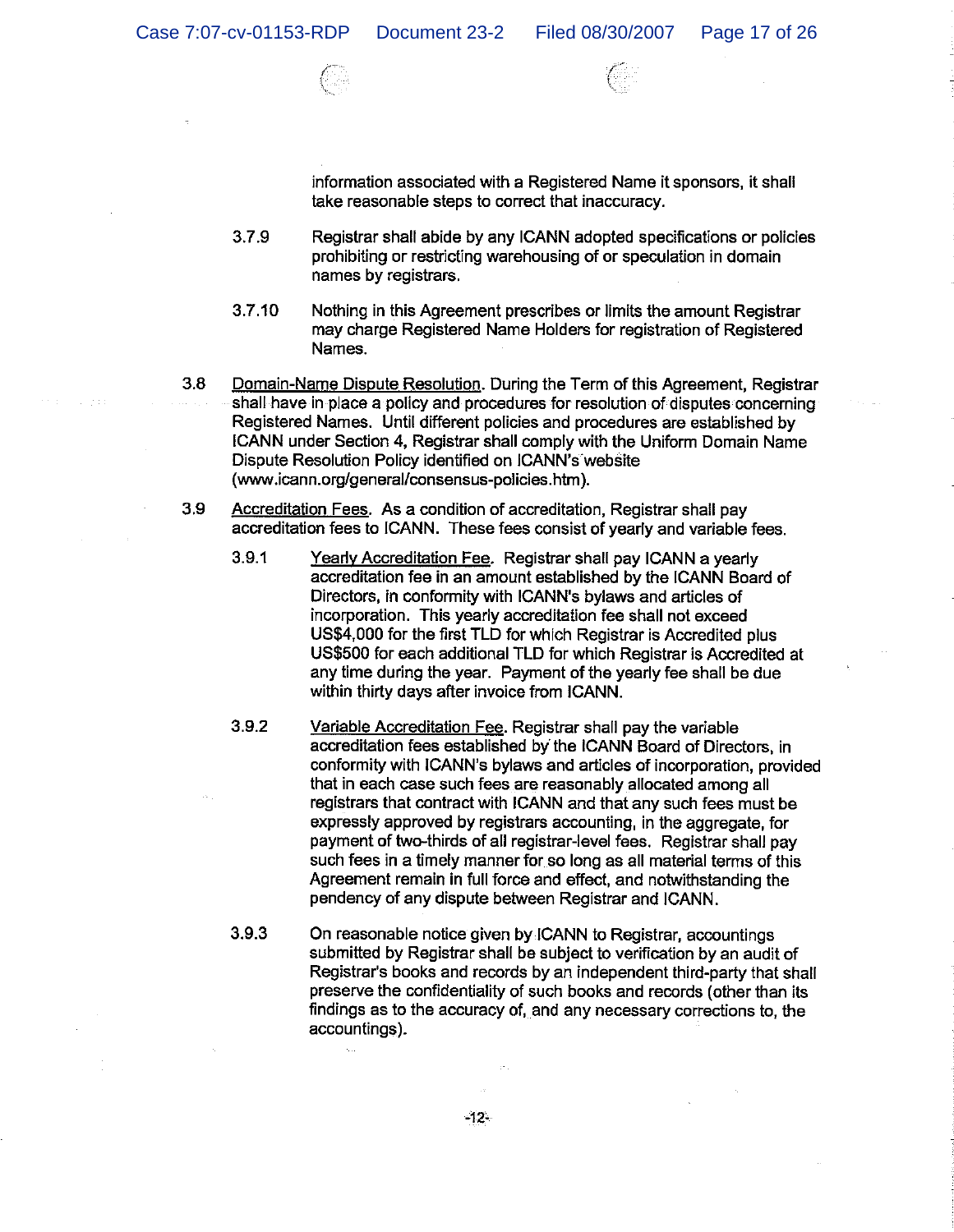3.10 Insurance. Registrar shall maintain in force commercial general liability insurance with policy limits of at least US\$500,000 covering liabilities arising from Registrar's registrar business during the term of this Agreement.

## 4 PROCEDURES FOR ESTABLISHMENT OR REVISION OF SPECIFICATIONS AND POLICIES.

- $4.1$ Registrar's Ongoing Obligation to Comply With New or Revised Specifications and Policies. During the Term of this Agreement, Registrar shall comply with the terms of this Agreement on the schedule set forth in Subsection 4.4, with
	- $4.1.1$ new or revised specifications (including forms of agreement to which Registrar is a party) and policies established by ICANN as Consensus Policies in the manner described in Subsection 4.3,
	- 4.1.2 in cases where:
		- $4.1.2.1$ this Agreement expressly provides for compliance with revised specifications or policies established in the manner set forth in one or more subsections of this Section 4; or
		- 4.1.2.2 the specification or policy concerns one or more topics described in Subsection 4.2.
- $4.2$ Topics for New and Revised Specifications and Policies. New and revised specifications and policies may be established on the following topics:
	- $4.2.1$ issues for which uniform or coordinated resolution is reasonably necessary to facilitate interoperability, technical reliability, and/or operational stability of Registrar Services, Registry Services, the DNS, or the Internet:
	- $4.2.2$ registrar policies reasonably necessary to implement ICANN policies or specifications relating to a DNS registry or to Registry Services:
	- $4.2.3$ resolution of disputes concerning the registration of Registered Names (as opposed to the use of such domain names), including where the policies take into account use of the domain names;
	- $4.2.4$ principles for allocation of Registered Names (e.g., first-come/firstserved, timely renewal, holding period after expiration);
	- $4.2.5$ prohibitions on warehousing of or speculation in domain names by registries or registrars;
	- $4.2.6$ maintenance of and access to accurate and up-to-date contact information regarding Registered Names and nameservers;
	- $4.2.7$ reservation of Registered Names that may not be registered initially or that may not be renewed due to reasons reasonably related to (a) avoidance of confusion among or misleading of users, (b) intellectual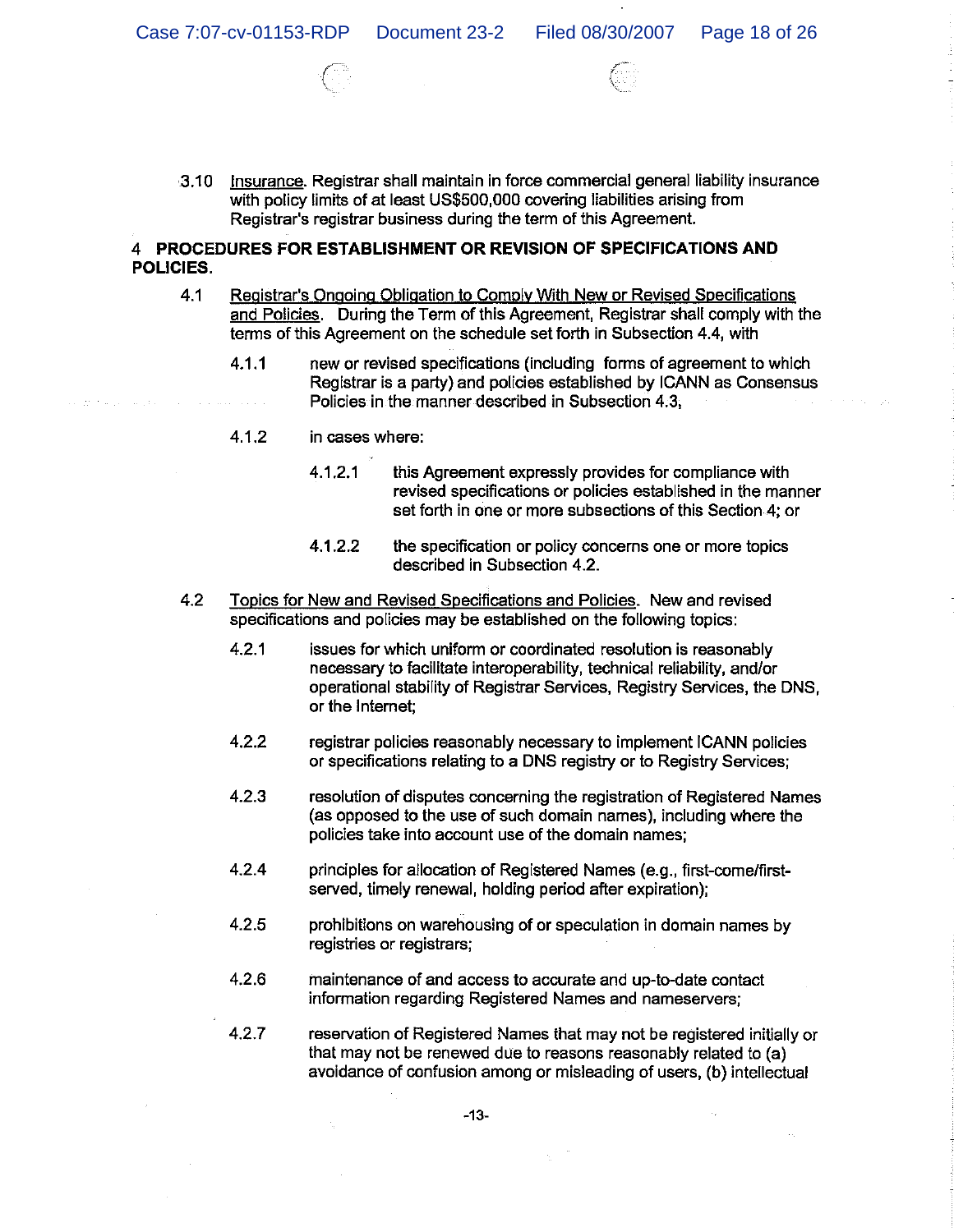property, or (c) the technical management of the DNS or the Internet (e.g., "example.com" and names with single-letter/digit labels);

- $4.2.8$ procedures to avoid disruptions of registration due to suspension or termination of operations by a registry operator or a registrar, including allocation of responsibility among continuing registrars of the Registered Names sponsored in a TLD by a registrar losing accreditation; and
- 4.2.9 the transfer of registration data upon a change in registrar sponsoring one or more Registered Names.
- Nothing in this Subsection 4.2 shall limit Registrar's obligations as set forth elsewhere in this Agreement.
- Manner of Establishment of New and Revised Specifications and Policies.  $4.3$ 
	- $4.3.1$ "Consensus Policies" are those specifications or policies established based on a consensus among Internet stakeholders represented in the ICANN process, as demonstrated by (a) action of the ICANN Board of Directors establishing the specification or policy, (b) a recommendation, adopted by at least a two-thirds vote of the council of the ICANN Supporting Organization to which the matter is delegated, that the specification or policy should be established, and (c) a written report and supporting materials (which must include all substantive submissions to the Supporting Organization relating to the proposal) that (i) documents the extent of agreement and disagreement among impacted groups, (ii) documents the outreach process used to seek to achieve adequate representation of the views of groups that are likely to be impacted, and (iii) documents the nature and intensity of reasoned support and opposition to the proposed policy.
	- 4.3.2 In the event that Registrar disputes the presence of such a consensus, it shall seek review of that issue from an Independent Review Panel established under ICANN's bylaws. Such review must be sought within fifteen working days of the publication of the Board's action establishing the policy. The decision of the panel shall be based on the report and supporting materials required by Subsection 4.3.1. In the event that Registrar seeks review and the Independent Review Panel sustains the Board's determination that the policy is based on a consensus among Internet stakeholders represented in the ICANN process, then Registrar must implement such policy unless it promptly seeks and obtains a stay or injunctive relief under Subsection 5.6.
	- 4.3.3 If, following a decision by the Independent Review Panel convened under Subsection 4.3.2, Registrar still disputes the presence of such a consensus, it may seek further review of that issue within fifteen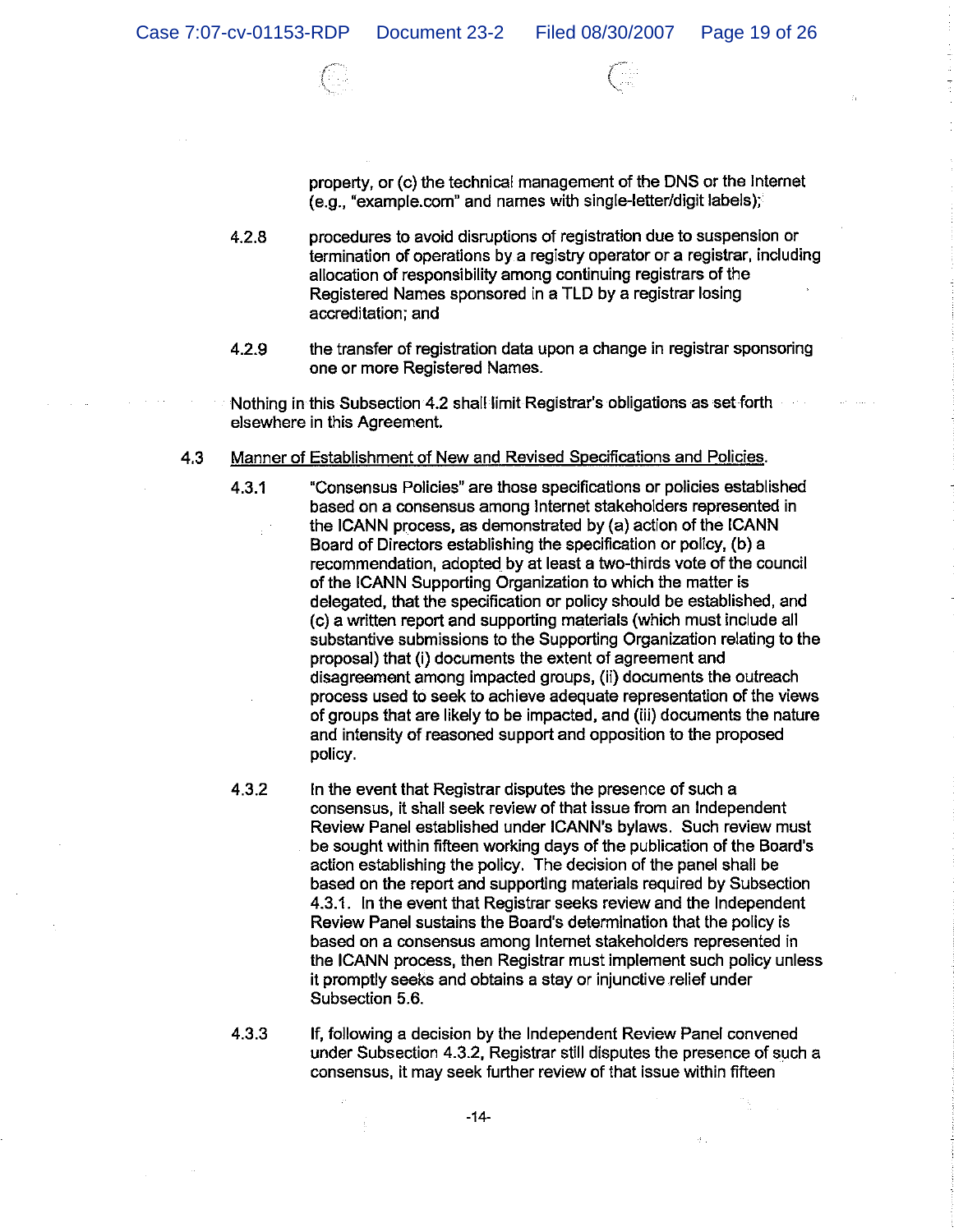working days of publication of the decision in accordance with the dispute resolution procedures set forth in Subsection 5.6; provided, however, that Registrar must continue to implement the policy unless it has obtained a stay or injunctive relief under Subsection 5.6 or a final decision is rendered in accordance with the provisions of Subsection 5.6 that relieves Registrar of such obligation. The decision in any such further review shall be based on the report and supporting materials required by Subsection 4.3.1.

4.3.4

A specification or policy established by the ICANN Board of Directors on a temporary basis, without a prior recommendation by the council of an ICANN Supporting Organization, shall also be considered to be a Consensus Policy if adopted by the ICANN Board of Directors by a vote of at least two-thirds of its members, so long as the Board reasonably determines that immediate temporary establishment of a specification or policy on the subject is necessary to maintain the operational stability of Registrar Services, Registry Services, the DNS, or the Internet, and that the proposed specification or policy is as narrowly tailored as feasible to achieve those objectives. In establishing any specification or policy under this provision, the ICANN Board of Directors shall state the period of time for which the specification or policy is temporarily adopted and shall immediately refer the matter to the appropriate Supporting Organization for its evaluation and review with a detailed explanation of its reasons for establishing the temporary specification or policy and why the Board believes the policy should receive the consensus support of Internet stakeholders. If the period of time for which the specification or policy is adopted exceeds ninety days, the Board shall reaffirm its temporary establishment every ninety days for a total period not to exceed one year, in order to maintain such specification or policy in effect until such time as it meets the standard set forth in Subsection 4.3.1. If the standard set forth in Subsection 4.3.1 is not met within the temporary period set by the Board, or the council of the Supporting Organization to which it has been referred votes to reject the temporary specification or policy, it will no longer be a "Consensus Policy."

4.3.5 For all purposes under this Agreement, the policies specifically identified by ICANN on its website (www.icann.org/general/consensus-policies.htm) at the date of this Agreement as having been adopted by the ICANN Board of Directors before the date of this Agreement shall be treated in the same manner and have the same effect as "Consensus Policies" and accordingly shall not be subject to review under Subsection 4.3.2.

4.3.6 In the event that, at the time the ICANN Board of Directors establishes a specification or policy under Subsection 4.3.1 during the Term of this Agreement, ICANN does not have in place an Independent Review Panel established under ICANN's bylaws, the fifteen-working-day period allowed under Subsection 4.3.2 to seek review shall be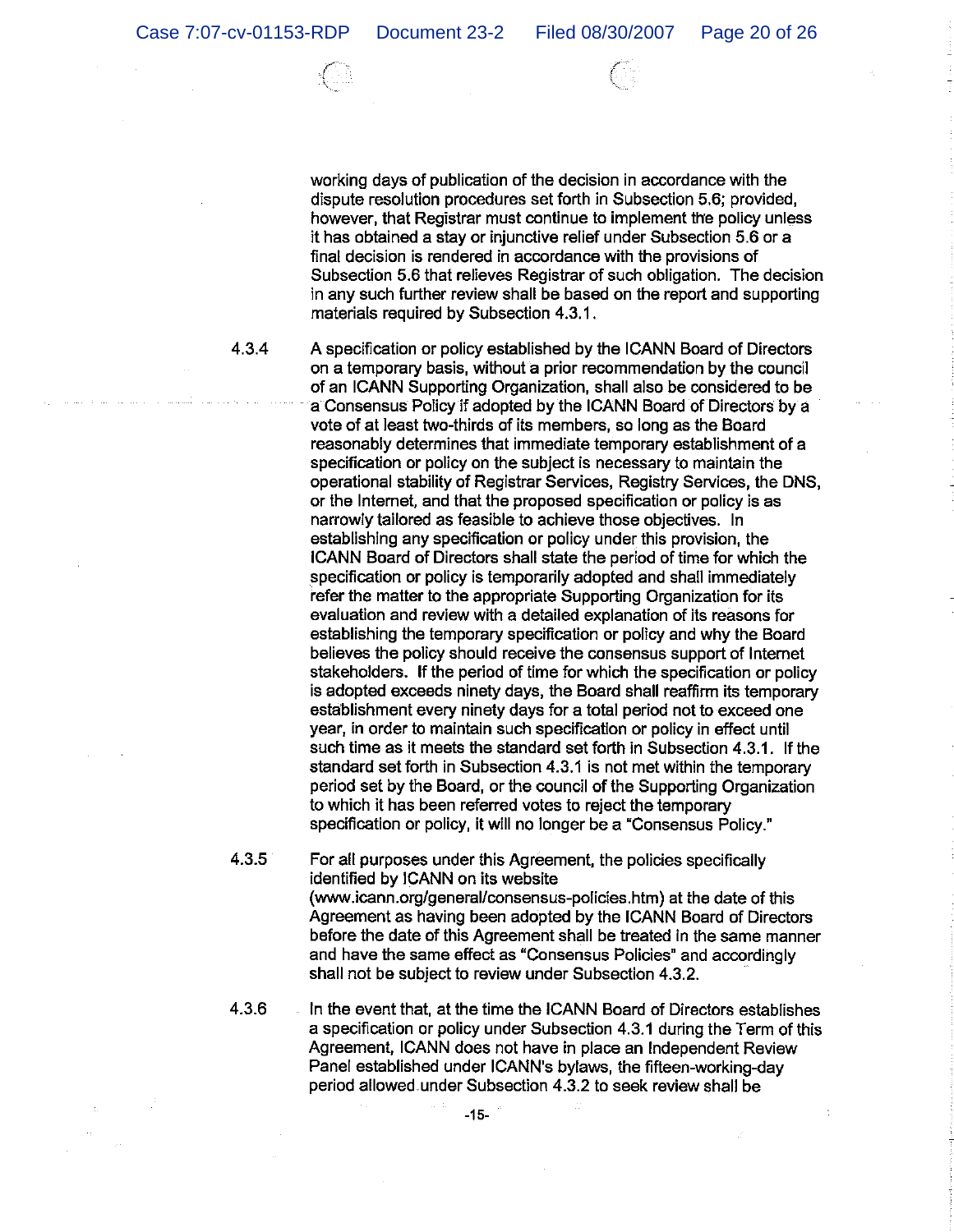extended until fifteen working days after ICANN does have such an Independent Review Panel in place and Registrar shall not be obligated to comply with the specification or policy in the interim.

 $4.4$ Time Allowed for Compliance. Registrar shall be afforded a reasonable period of time after receiving notice of the establishment of a specification or policy under Subsection 4.3 in which to comply with that specification or policy, taking into account any urgency involved.

## 5 MISCELLANEOUS PROVISIONS.

- Specific Performance. While this Agreement is in effect, either party may seek  $5.1$ specific performance of any provision of this Agreement in the manner provided in Section 5.6 below, provided the party seeking such performance is not in material breach of its obligations.
- $5.2$ Termination of Agreement by Registrar. This Agreement may be terminated before its expiration by Registrar by giving ICANN thirty days written notice. Upon such termination by Registrar, Registrar shall not be entitled to any refund of fees paid to ICANN pursuant to this Agreement.
- 5.3 Termination of Agreement by ICANN. This Agreement may be terminated before its expiration by ICANN in any of the following circumstances:
	- $5.3.1$ There was a material misrepresentation, material inaccuracy, or materially misleading statement in Registrar's application for accreditation or any material accompanying the application.
	- 5.3.2 Registrar:
		- $5.3.2.1$ is convicted by a court of competent jurisdiction of a felony or other serious offense related to financial activities, or is judged by a court of competent jurisdiction to have committed fraud or breach of fiduciary duty, or is the subject of a judicial determination that ICANN reasonably deems as the substantive equivalent of those offenses; or
		- 5.3.2.2 is disciplined by the government of its domicile for conduct involving dishonesty or misuse of funds of others.
	- 5.3.3 Any officer or director of Registrar is convicted of a felony or of a misdemeanor related to financial activities, or is judged by a court to have committed fraud or breach of fiduciary duty, or is the subject of a judicial determination that ICANN deems as the substantive equivalent of any of these; provided, such officer or director is not removed in such circumstances.
	- 5.3.4 Registrar fails to cure any breach of this Agreement (other than a failure to comply with a policy adopted by ICANN during the term of this Agreement as to which Registrar is seeking, or still has time to seek, review under Subsection 4.3.2 of whether a consensus is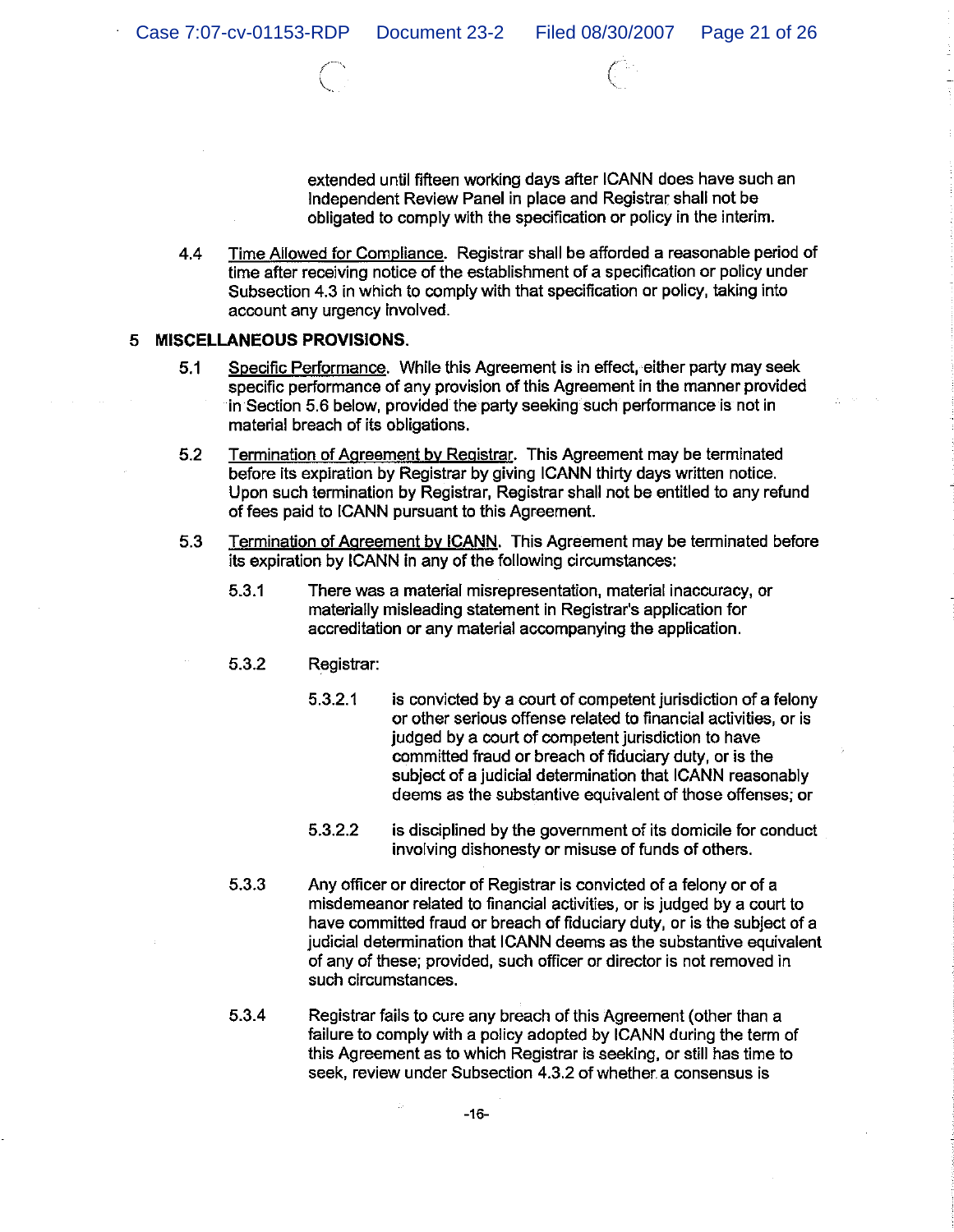present) within fifteen working days after ICANN gives Registrar notice of the breach.

- Registrar fails to comply with a ruling granting specific performance 5.3.5 under Subsections 5.1 and 5.6.
- 5.3.6 Registrar continues acting in a manner that ICANN has reasonably determined endangers the stability or operational integrity of the Internet after receiving three days notice of that determination.
- 5.3.7 Registrar becomes bankrupt or insolvent.

This Agreement may be terminated in circumstances described in Subsections 5.3.1 - 5.3.6 above only upon fifteen days written notice to Registrar (in the case of Subsection 5.3.4 occurring after Registrar's failure to cure), with Registrar being given an opportunity during that time to initiate arbitration under Subsection 5.6 to determine the appropriateness of termination under this Agreement. In the event Registrar initiates litigation or arbitration concerning the appropriateness of termination by ICANN, the termination shall be stayed an additional thirty days to allow Registrar to obtain a stay of termination under Subsection 5.6 below. If Registrar acts in a manner that ICANN reasonably determines endangers the stability or operational integrity of the Internet and upon notice does not immediately cure, ICANN may suspend this Agreement for five working days pending ICANN's application for more extended specific performance or injunctive relief under Subsection 5.6. This Agreement may be terminated immediately upon notice to Registrar in circumstance described in Subsection 5.3.7 above.

5.4 Term of Agreement; Renewal; Right to Substitute Updated Agreement. This Agreement shall be effective on the Effective Date and shall have an initial term running until the Expiration Date, unless sooner terminated. Thereafter, if Registrar seeks to continue its accreditation, it may apply for renewed accreditation, and shall be entitled to renewal provided it meets the ICANNadopted specification or policy on accreditation criteria then in effect, is in compliance with its obligations under this Agreement, as it may be amended, and agrees to be bound by terms and conditions of the then-current Registrar accreditation agreement (which may differ from those of this Agreement) that ICANN adopts in accordance with Subsection 2.3 and Subsection 4.3. In connection with renewed accreditation, Registrar shall confirm its assent to the terms and conditions of the then-current Registrar accreditation agreement by signing that accreditation agreement. In the event that, during the Term of this Agreement, ICANN posts on its web site an updated form of registrar accreditation agreement applicable to Accredited registrars, Registrar (provided it has not received (1) a notice of breach that it has not cured or (2) a notice of termination of this Agreement under Subsection 5.3 above) may elect, by giving ICANN written notice, to enter an agreement in the updated form in place of this Agreement. In the event of such election, Registrar and ICANN shall promptly sign a new accreditation agreement that contains the provisions of the updated form posted on the web site, with the length of the term of the substituted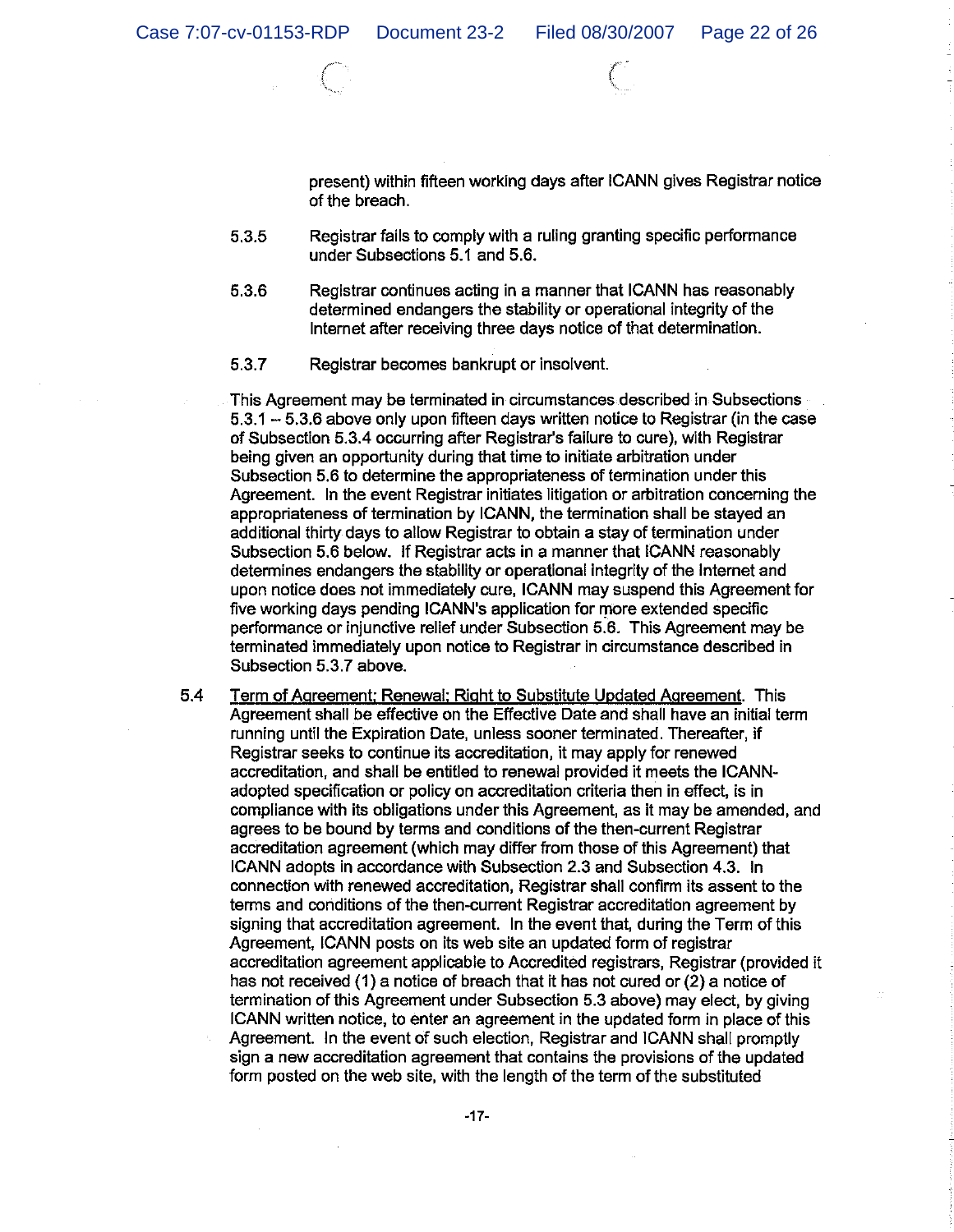agreement as stated in the updated form posted on the web site, calculated as if it commenced on the date this Agreement was made, and this Agreement will be deemed terminated.

 $5.5$ Addition or Deletion of TLDs for Which Registrar Accredited. On the Effective Date, Registrar shall be accredited according to Subsection 2.1 for each TLD as to which an appendix executed by both parties is attached to this Agreement. During the Term of this Agreement, Registrar may request accreditation for any additional TLD(s) by signing an additional appendix for each additional TLD in the form prescribed by ICANN and submitting the appendix to ICANN. In the event ICANN agrees to the request, ICANN will sign the additional appendix and return a copy of it to Registrar. The mutually signed appendix shall thereafter be an appendix to this Agreement. During the Term of this Agreement. Registrar may abandon its accreditation for any TLD under this Agreement (provided that Registrar will thereafter remain accredited for at least one TLD under this Agreement) by giving ICANN written notice specifying the TLD as to which accreditation is being abandoned. The abandonment shall be effective thirty days after the notice is given.

 $5.6$ Resolution of Disputes Under this Agreement. Disputes arising under or in connection with this Agreement, including (1) disputes arising from ICANN's failure to renew Registrar's accreditation and (2) requests for specific performance, shall be resolved in a court of competent jurisdiction or, at the election of either party, by an arbitration conducted as provided in this Subsection 5.6 pursuant to the International Arbitration Rules of the American Arbitration Association ("AAA"). The arbitration shall be conducted in English and shall occur in Los Angeles County, California, USA. There shall be three arbitrators: each party shall choose one arbitrator and, if those two arbitrators do not agree on a third arbitrator, the third shall be chosen by the AAA. The parties shall bear the costs of the arbitration in equal shares, subject to the right of the arbitrators to reallocate the costs in their award as provided in the AAA rules. The parties shall bear their own attorneys' fees in connection with the arbitration. and the arbitrators may not reallocate the attorneys' fees in conjunction with their award. The arbitrators shall render their decision within ninety days of the conclusion of the arbitration hearing. In the event Registrar initiates arbitration to contest the appropriateness of termination of this Agreement by ICANN, Registrar may at the same time request that the arbitration panel stay the termination until the arbitration decision is rendered, and that request shall have the effect of staying the termination until the arbitration panel has granted an ICANN request for specific performance and Registrar has failed to comply with such ruling. In the event Registrar initiates arbitration to contest an Independent Review Panel's decision under Subsection 4.3.3 sustaining the Board's determination that a specification or policy is supported by consensus, Registrar may at the same time request that the arbitration panel stay the requirement that it comply with the policy until the arbitration decision is rendered, and that request shall have the effect of staying the requirement until the decision or until the arbitration panel has granted an ICANN request for lifting of the stay. In all litigation involving ICANN concerning this Agreement (whether in a case where arbitration has not been elected or to enforce an arbitration award), jurisdiction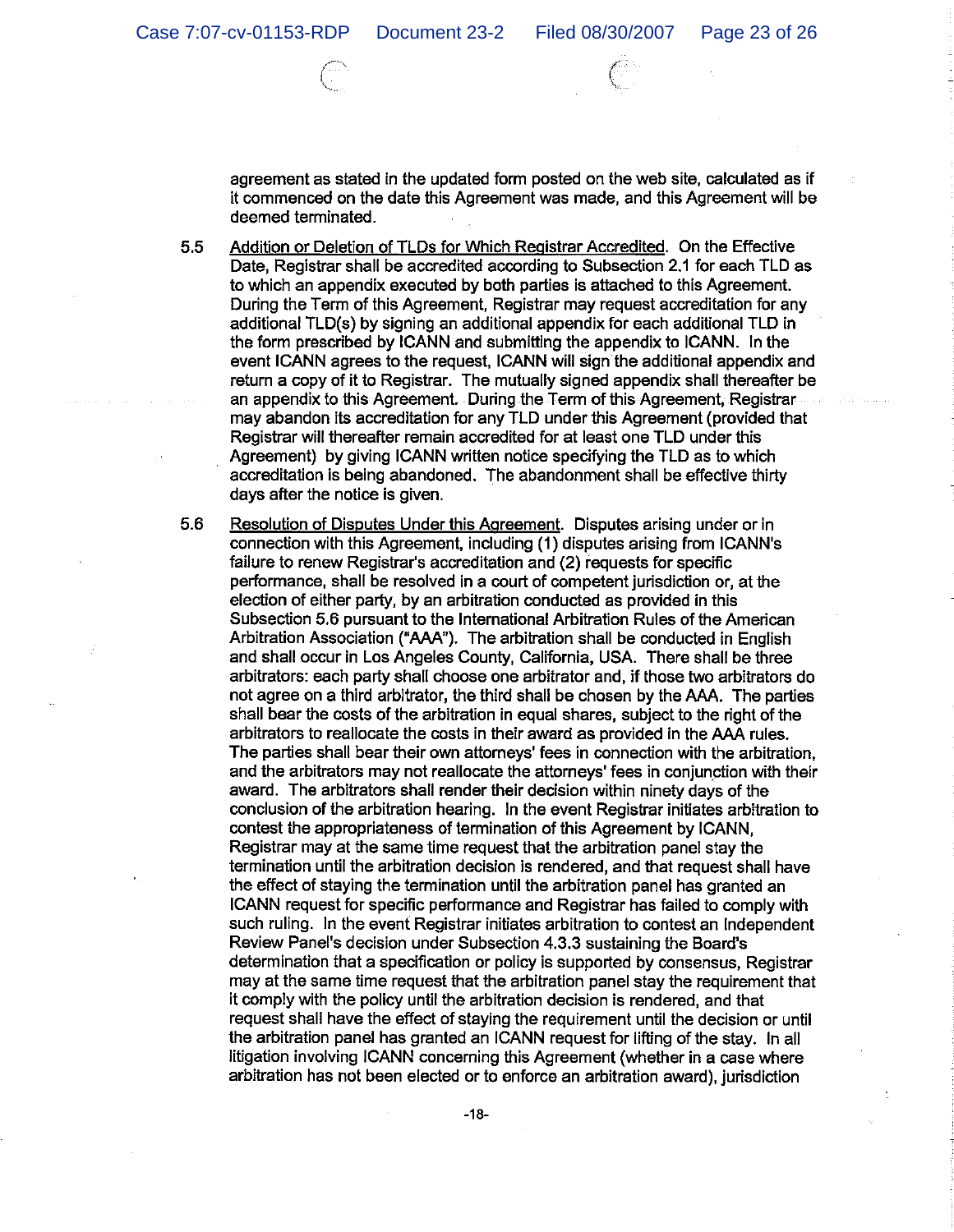and exclusive venue for such litigation shall be in a court located in Los Angeles. California, USA; however, the parties shall also have the right to enforce a judgment of such a court in any court of competent jurisdiction. For the purpose of aiding the arbitration and/or preserving the rights of the parties during the pendency of an arbitration, the parties shall have the right to seek temporary or preliminary injunctive relief from the arbitration panel or in a court located in Los Angeles, California, USA, which shall not be a waiver of this arbitration agreement.

- 5.7 Limitations on Monetary Remedies for Violations of this Agreement. ICANN's aggregate monetary liability for violations of this Agreement shall not exceed the amount of accreditation fees paid by Registrar to ICANN under Subsection 3.9 of this Agreement. Registrar's monetary liability to ICANN for violations of this Agreement shall be limited to accreditation fees owing to ICANN under this Agreement. In no event shall either party be liable for special, indirect, incidental, punitive, exemplary, or consequential damages for any violation of this Agreement.
- 5.8 Handling by ICANN of Registrar-Supplied Data. Before receiving any Personal Data from Registrar, ICANN shall specify to Registrar in writing the purposes for and conditions under which ICANN intends to use the Personal Data. ICANN may from time to time provide Registrar with a revised specification of such purposes and conditions, which specification shall become effective no fewer than thirty days after it is provided to Registrar. ICANN shall not use Personal Data provided by Registrar for a purpose or under conditions inconsistent with the specification in effect when the Personal Data was provided. ICANN shall take reasonable steps to avoid uses of the Personal Data by third parties inconsistent with the specification.
- 5.9 Assignment. Either party may assign or transfer this Agreement only with the prior written consent of the other party, which shall not be unreasonably withheld. except that ICANN may, with the written approval of the United States Department of Commerce, assign this agreement by giving Registrar written notice of the assignment. In the event of assignment by ICANN, the assignee may, with the approval of the United States Department of Commerce, revise the definition of "Consensus Policy" to the extent necessary to meet the organizational circumstances of the assignee, provided the revised definition requires that Consensus Policies be based on a demonstrated consensus of Internet stakeholders.
- 5.10 No Third-Party Beneficiaries. This Agreement shall not be construed to create any obligation by either ICANN or Registrar to any non-party to this Agreement, including any Registered Name Holder.
- $5.11$ Notices, Designations, and Specifications. All notices to be given under this Agreement shall be given in writing at the address of the appropriate party as set forth below, unless that party has given a notice of change of address in writing. Any notice required by this Agreement shall be deemed to have been properly given when delivered in person, when sent by electronic facsimile with receipt of confirmation of delivery, or when scheduled for delivery by internationally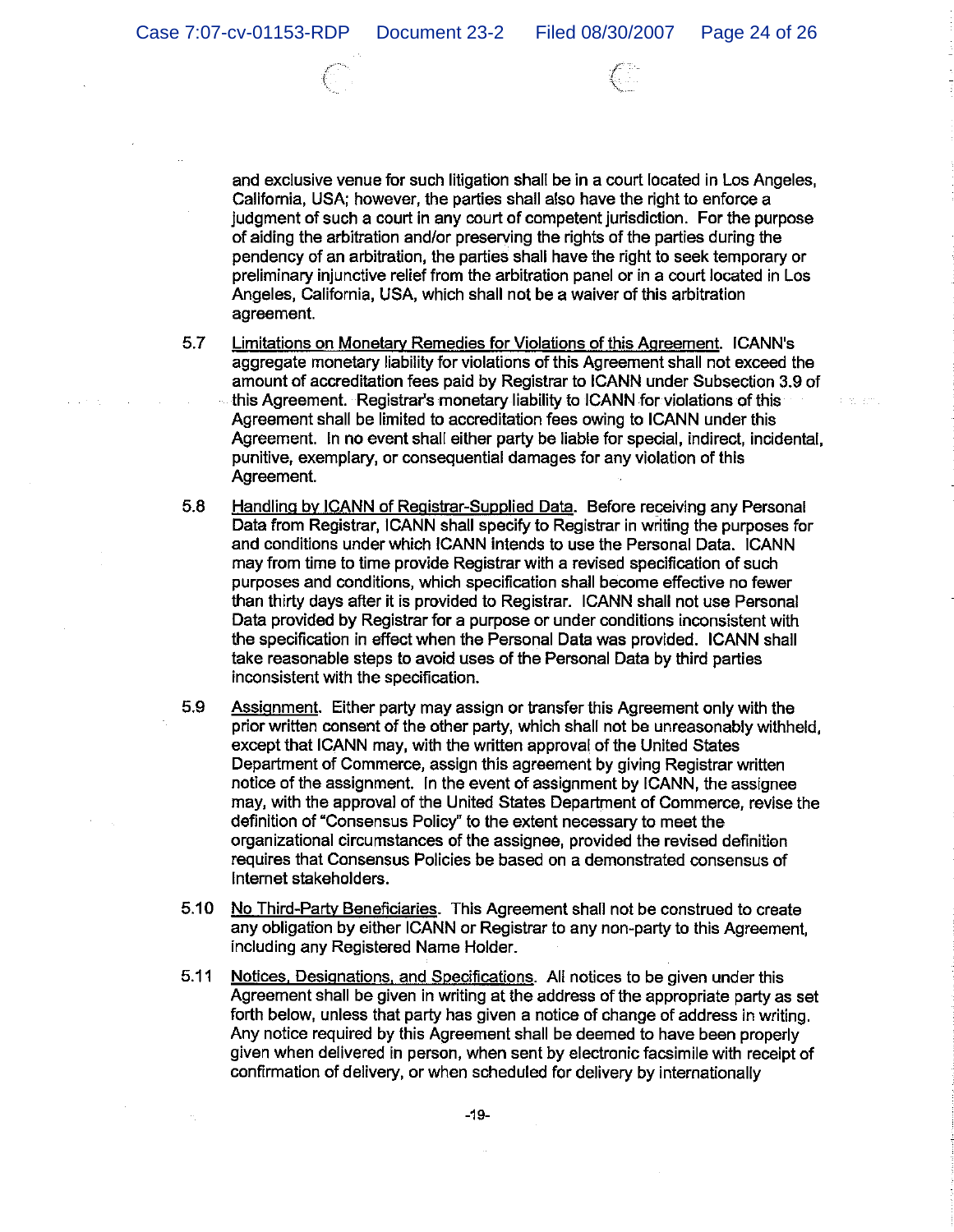recognized courier service. Designations and specifications by ICANN under this Agreement shall be effective when written notice of them is deemed given to Registrar.

If to ICANN, addressed to:

Internet Corporation for Assigned Names and Numbers **Registrar Accreditation** 4676 Admiralty Way, Suite 330 Marina del Rev. California 90292 USA Attention: General Counsel Telephone: 1/310/823-9358 Facsimile: 1/310/823-8649

If to Registrar, addressed to:

eNom, Inc. a Nevada corporation 2002 156th Avenue NE, Suite 300 Bellevue, Washington 98007 **USA** Mailing Address: P.O. Box 7449, Bellevue, Washington 98008 Attention: Martin Garthwaite Registrar Website URL: www.enom.com Telephone: 425-883-8860 ext 270 Facsimile: 801-457-7531 e-mail: martin@enom.com

- 5.12 Dates and Times. All dates and times relevant to this Agreement or its performance shall be computed based on the date and time observed in Los Angeles, California, USA.
- 5.13 Language. All notices, designations, and specifications made under this Agreement shall be in the English language.
- 5.14 Amendments and Waivers. No amendment, supplement, or modification of this Agreement or any provision hereof shall be binding unless executed in writing by both parties. No waiver of any provision of this Agreement shall be binding unless evidenced by a writing signed by the party waiving compliance with such provision. No waiver of any of the provisions of this Agreement shall be deemed or shall constitute a waiver of any other provision hereof, nor shall any such waiver constitute a continuing waiver unless otherwise expressly provided.
- 5.15 Counterparts. This Agreement may be executed in one or more counterparts. each of which shall be deemed an original, but all of which together shall constitute one and the same instrument.
- 5.16 Entire Agreement. Except to the extent (a) expressly provided in a written agreement executed by both parties concurrently herewith or (b) of written assurances provided by Registrar to ICANN in connection with its Accreditation, this Agreement (including the appendices, which form part of it) constitutes the